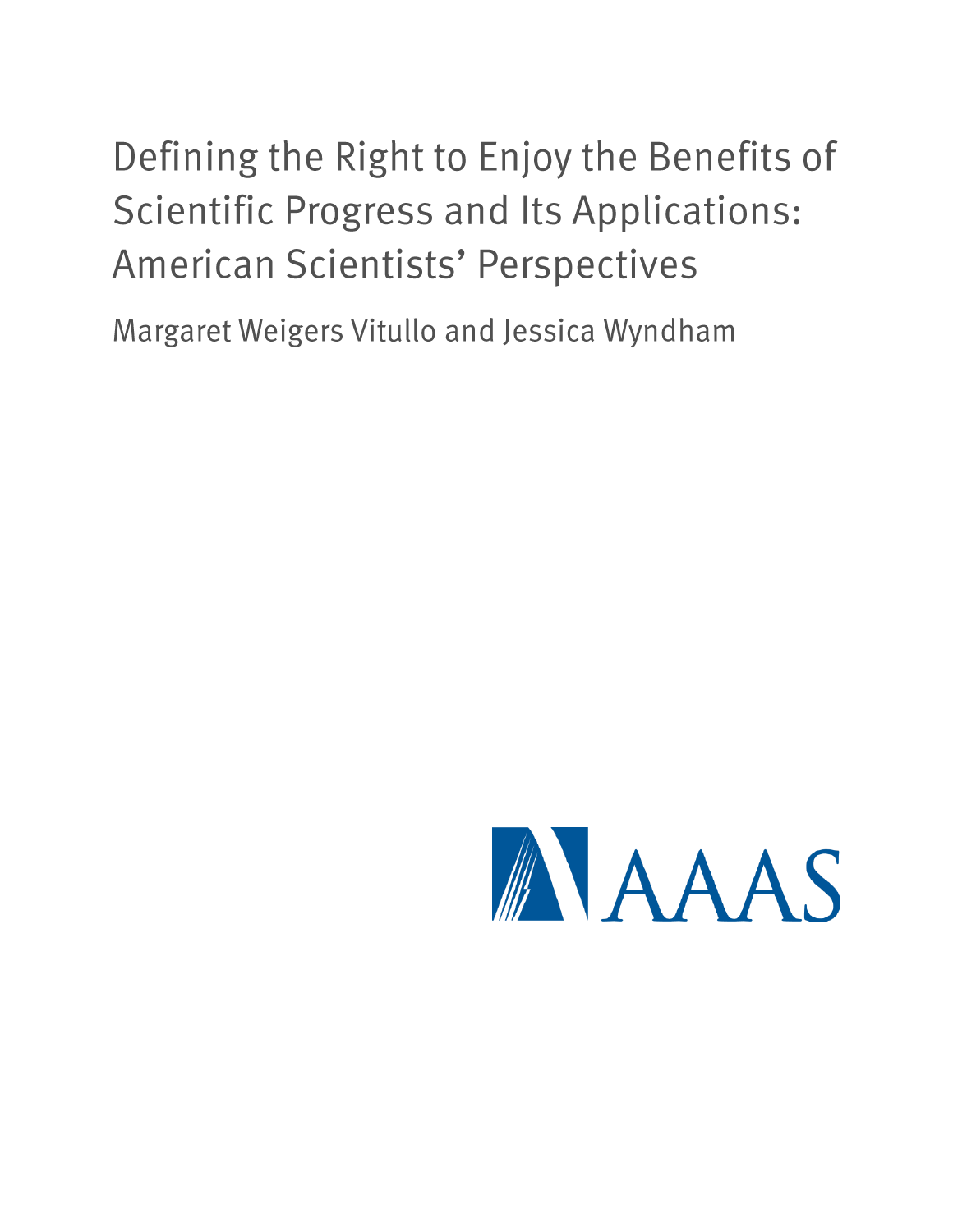# **Table of Contents**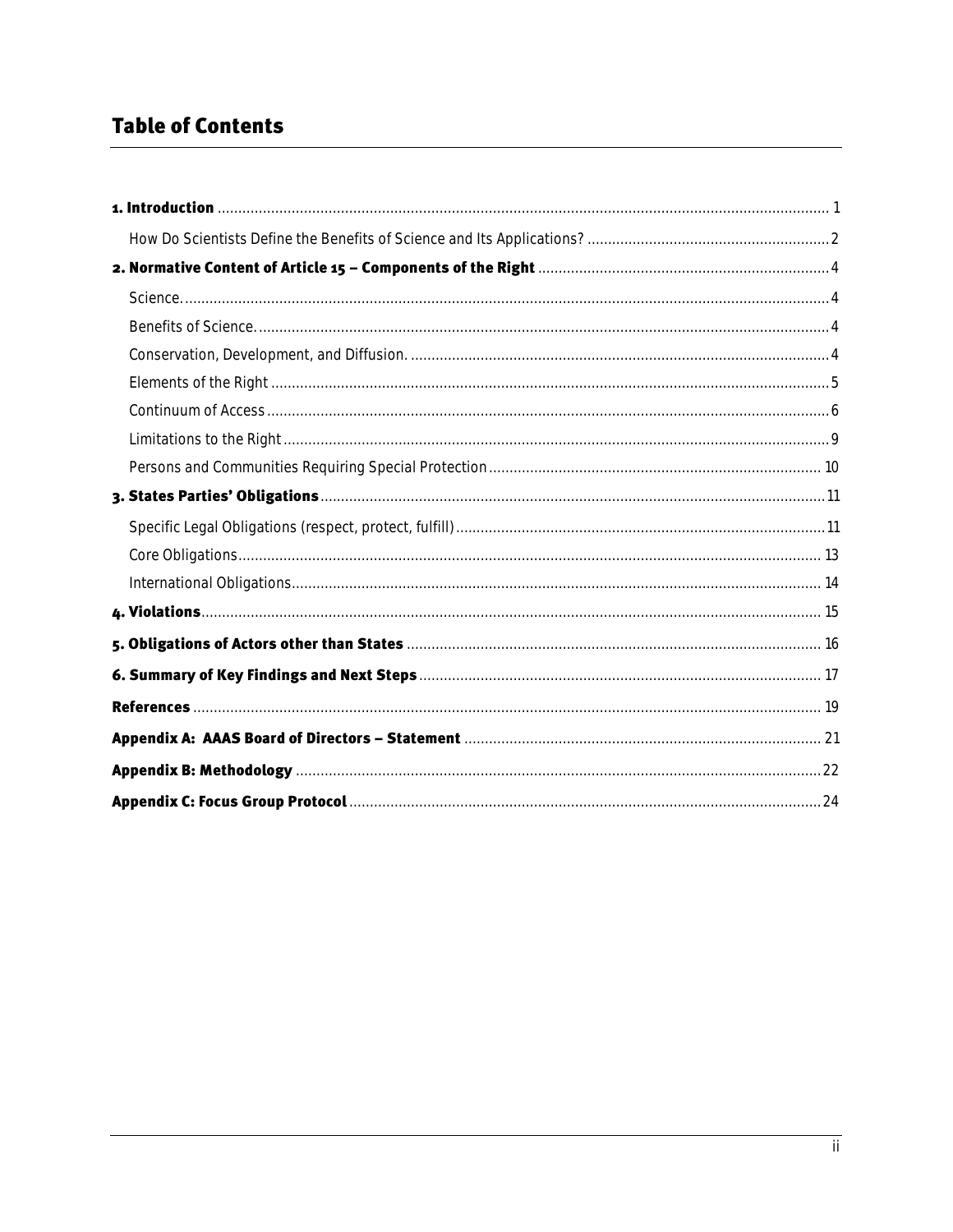# Acknowledgements

This report was prepared by Dr. Margaret Weigers Vitullo (American Sociological Association) and Jessica Wyndham (American Association for the Advancement of Science (AAAS)) on behalf of the Service to the STEM Community Working Group of the AAAS Science and Human Rights Coalition.

We want to acknowledge the members of the Working Group, the Coalition Steering Committee and Coalition Council who provided comments on a draft of the report. Specific thanks are due to Dr. Juan Gallardo, Dr. Susan Hinkins, Dr. David Proctor, Dr. Janet Stocks and Dr. Jeffrey Toney. In addition Dr. David Brunsma, Dr. Cliff Duke, Dr. Bruce Friesen, Dr. Brian Gran and Alyson Reed each provided helpful feedback on earlier versions of the report.

Thanks must also be extended to Dr. Mark Frankel, Director of the AAAS Scientific Responsibility, Human Rights and Law Program and Theresa Harris, AAAS Senior Program Associate, for their feedback on the report, as well as members of the AAAS Committee on Scientific Freedom and Responsibility for their initial comments on the focus group findings.

Special thanks go to Dr. Audrey Chapman for her advice in drafting the focus group protocol and to AAAS interns Michael Bueno, Elizabeth Ingianni, Kate Saylor, Kristina Thorsell and Celestine Warren for their work in coding the focus group comment sheets and transcripts. Additional special thanks are due to the American Sociological Association.

We also want to thank the scientific, engineering and health associations that hosted focus groups and the staff and members with whom we worked in organizing them.

Cite as: AAAS Science and Human Rights Coalition, "Defining the Right to Enjoy the Benefits of Scientific Progress and Its Applications: American Scientists' Perspectives" (Report prepared by Margaret Weigers Vitullo and Jessica Wyndham), October 2013. DOI: 10.1126/srhrl.aaa0028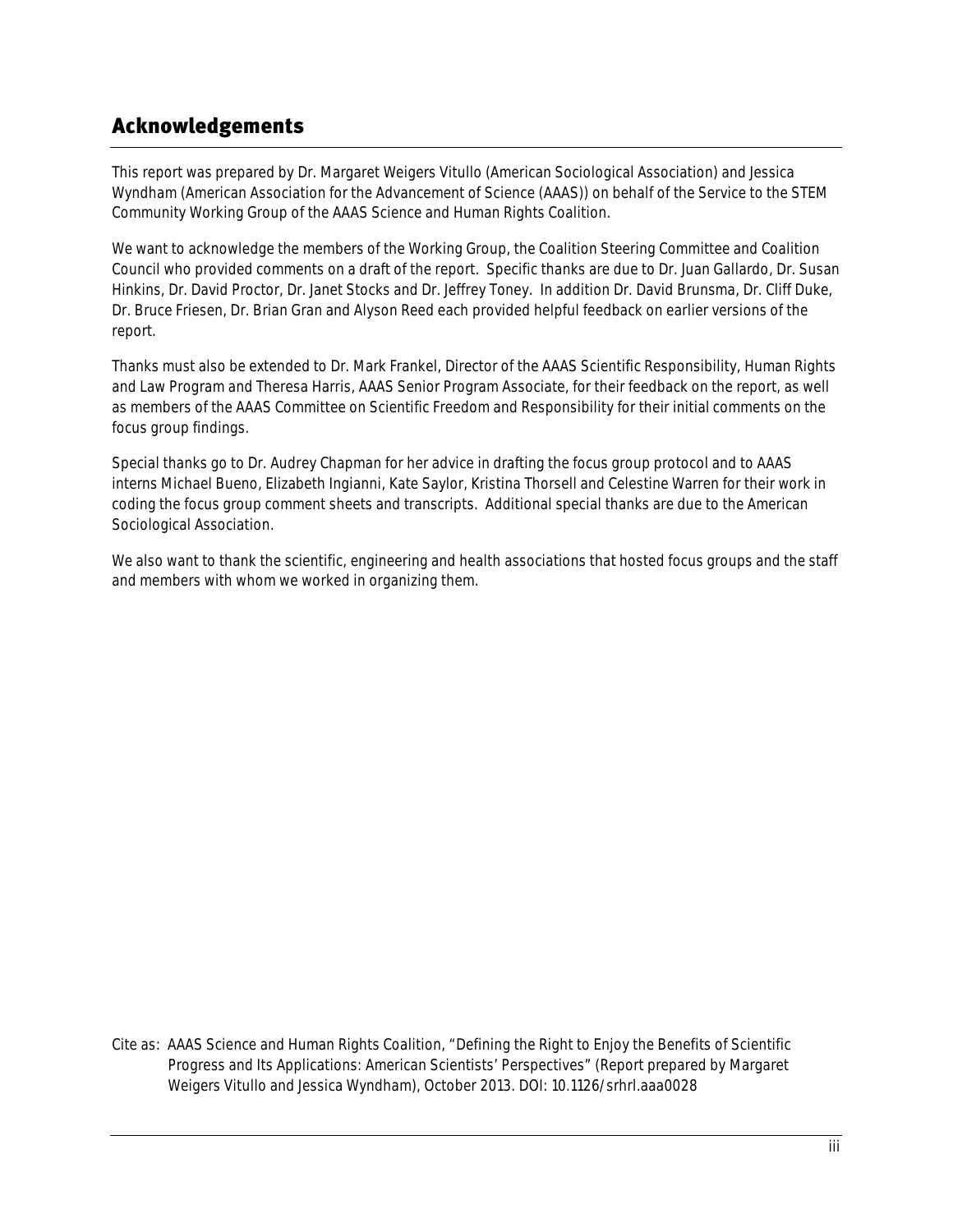# Defining the Right to Enjoy the Benefits of Scientific Progress and Its Applications: American Scientists' Perspectives

# <span id="page-3-0"></span>1. Introduction

The Universal Declaration of Human Rights recognizes the right of everyone to "share in scientific advancement and its benefits" (Article 27(2)). This right became the basis for Article 15 (1)(b) of the International Covenant on Economic, Social and Cultural Rights (1966).

### Article 15, International Covenant on Economic, Social and Cultural Rights

1. The States Parties to the present Covenant recognize the right of everyone:

(a) To take part in cultural life;

(b) To enjoy the benefits of scientific progress and its applications;

(c) To benefit from the protection of the moral and material interests resulting from any scientific, literary or artistic production of which he is the author.

2. Shall take the steps necessary for the conservation, the development and the diffusion of science and culture.

3. Undertake to respect the freedom indispensable for scientific research and creative activity.

4. Recognize the benefits to be derived from the encouragement and development of international contacts and co-operation in the scientific and cultural fields.

The Committee on Economic, Social and Cultural Rights (CESCR) has not adopted a general comment on the right to enjoy the benefits of scientific progress though it has adopted general comments on Article 15(1)(a) and (c). In 2007, UNESCO launched a process intended to inform the development of a general comment, culminating in 2009 with the development of the *Venice Statement* which provides a preliminary assessment of the meaning and content of the right. Among the next steps identified, the Venice Statement called for the participation of "the scientific and academic communities" in elucidating the meaning of the right, raising awareness about the right, its implementation and the monitoring of its realization.

In April 2010, the Board of Directors of the American Association for the Advancement of Science (AAAS) adopted a statement on the right to enjoy the benefits of scientific progress and its applications, undertaking to engage the scientific community in defining the content of the right and determining its application to a diverse range of scientific disciplines and to contribute these findings to the UN process of defining the right (Statement: Appendix A). The AAAS Science and Human Rights Coalition led the initiative that forms the basis for this report.

Over the course of 18 months, the Coalition conducted 17 focus groups, involving 145 participants from a diversity of scientific and engineering disciplines (Protocol: Appendix C). The objective of the focus groups was to learn the perspectives of U.S. based scientists, engineers and health professionals as to the meaning, application and barriers to implementation of Articles 15 1(b), (2-4) and is the first effort of its sort. This report starts from the basis of the current understanding of the right and reveals how the focus group participants perceive the right in ways consistent with or contrary to the existing literature. In the discussion that follows, the term scientist is used broadly to include all the focus group participants, including engineers and health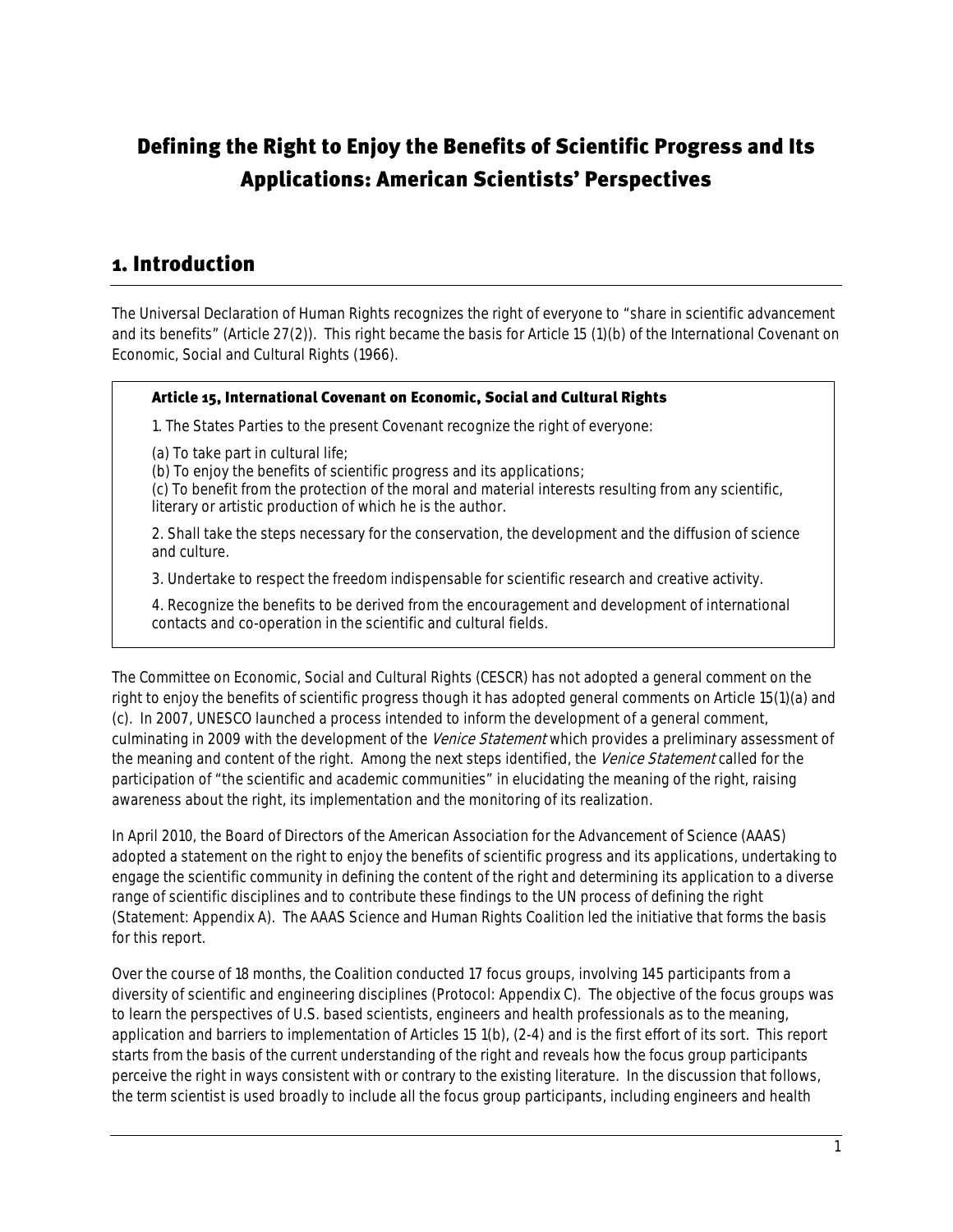professionals. The results of the current qualitative study cannot be generalized to all scientists in the United States, much less all scientists globally, however the results do provide insights, nuance and practical examples that can inform future discussions regarding the meaning of Article 15.

Although the focus group protocol followed a structure designed to elicit participant discussion, this report reflects the structure of a general comment (Protocol: Appendix C) to enhance the translation of the focus group findings for a human rights audience and to help facilitate the preparation of a general comment by the CESCR.

### <span id="page-4-0"></span>How Do Scientists Define the Benefits of Science and Its Applications?

Do scientists make a distinction between the benefits of science and the benefits of technology? Do scientists see the benefits of science as primarily material or are the benefits of science also conceptual, methodological, and cultural?

Focus group participants were first asked to identify three specific benefits of their discipline to society. Each of the benefits listed in Table 1 was identified by a broad range of focus group participants, pointing to a set of shared perspectives regarding the benefits of science independent of disciplinary background. Due to the space constraints of the current report, the discussion below focuses on only the first 5 benefits.

| Rank | Code                                                |
|------|-----------------------------------------------------|
|      | Health (including diagnosis/treatment/applications) |
|      | Advancing knowledge                                 |
| २    | Ecological, environmental, wildlife                 |
| 4    | Education and training                              |
| 5    | Empirical basis for laws/policies/programs          |
| 6    | Technological/infrastructure applications           |
|      | Understanding of personal behaviors (not health)    |
| 8    | Advancing methods and technology for science        |
| 9    | Influence on/of culture                             |
| 10   | Economic impact                                     |

### Table 1: Ten Most Frequently Mentioned Benefits of Science

Benefit #1: Health. Health was mentioned as a benefit of scientific progress and its application in all but two of the focus groups. In their discussions, participants from a wide array of disciplines described ways that science and engineering have increased our understanding of the fundamental nature of health and illness, from "mapping disease outbreaks and understanding sources and solutions" (geography cc:[1](#page-4-1)383-1444)<sup>1</sup>, to "defining psychopathology as a disease… not a personality issue or a moral issue" (psychology tc:2362-2758), to "the potential to understand and explain how the interactions of physical and biological processes affect the health and abundance of all organisms – including humans" (ecology cc:234-399).

They also discussed health as a result of technologies, for example, the refrigeration of medicines (mechanical engineering tc:20963-21399) and the complementary roles of diverse scientific approaches, for example, the development of vaccines and drugs (tropical medicine and hygiene tc:33009-3352X) and the psychology behind the adoption of vaccines (social psychology tc:15261-15939).

<span id="page-4-1"></span> $\overline{\phantom{a}}$ <sup>1</sup> Data notations list scientific or engineering discipline followed by 'tc' or 'cc' indicating transcript character or comment sheet character and end with the numeric range of characters in the cited data.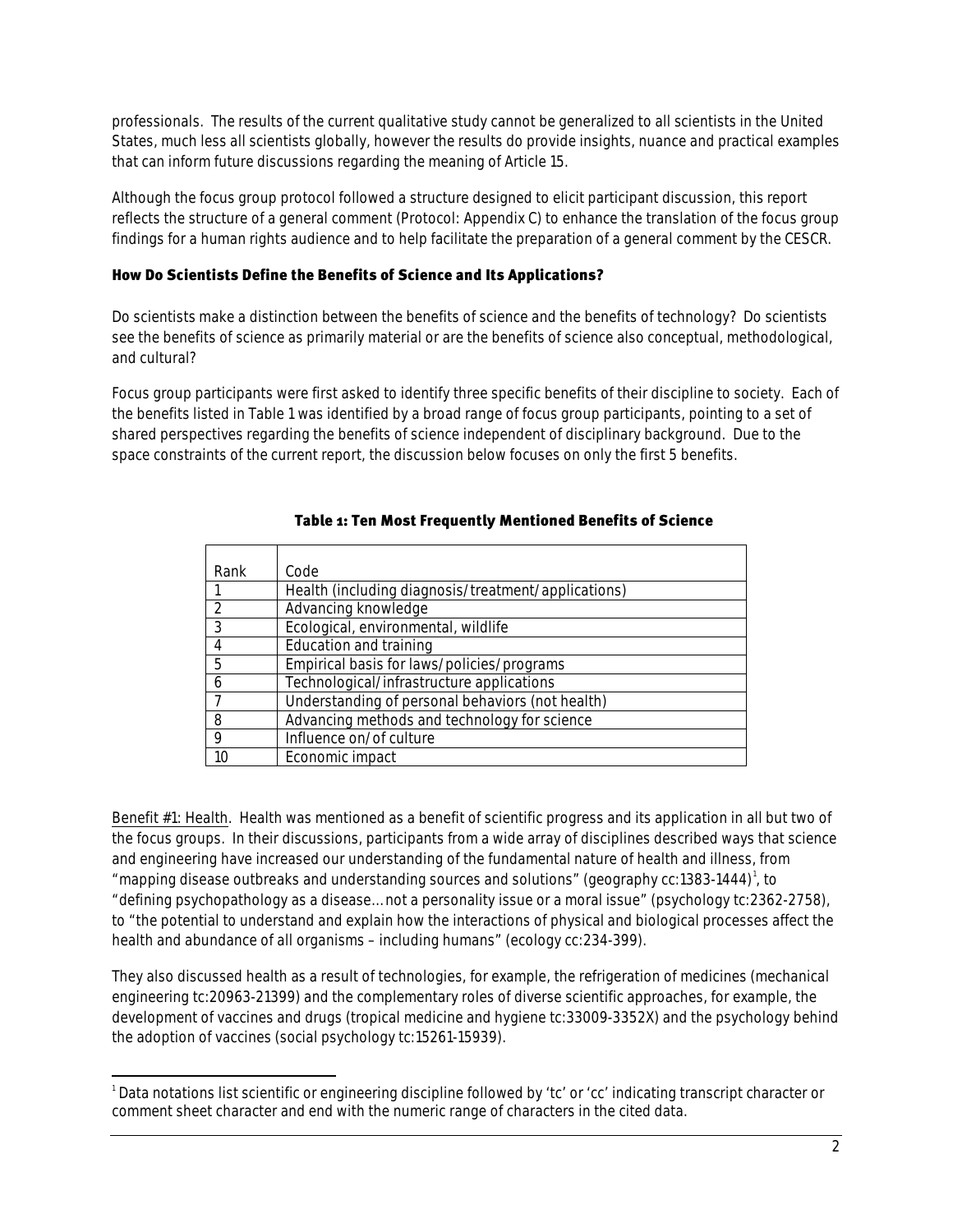Benefit #2: Advancing Knowledge. Focus group participants emphasized the power of the scientific method for revealing new truths about everything from the vastness of the galaxies, to the vibrations of atoms within solid structures, to the impact of germs and the complexities of humans interacting within social systems. In addition, knowledge was discussed as necessary for planning and predicting the future, particularly environmental changes, and, therefore, for ensuring survival.

Scientific knowledge was also discussed as fundamental to effective citizenship. Focus group participants described how knowledge of the scientific method increases critical thinking and analytic reasoning skills, which in turn empower individual actors to effectively use information within their social milieu.

Benefit #3: Ecological/ Environmental/ Wildlife. Focus group

What I consider even more important than the specifics that you might learn in the class, is the process of science and the process of thinking so that you can produce citizens who know to question … and to look for evidence rather than just political statements. (chemistry tc:2323-2609)

participants saw science and technology as essential tools for mitigating and preventing destruction of the natural environment, and for responding to the changing conditions of a world with a rapidly growing population and increasingly limited natural resources. The dynamic tension between energy production and environmental protection, and the contributions of science to both sides of that equation were also discussed. As one participant pointed out "It has been said that the challenge of our generation is the environment" (social psychology tc:17806-17929).

Benefit #4: Education and Training. Focus group participants saw the contributions of science to the educational process as a key benefit. "Social psychology theory and intervention strategies are applied to school settings to enhance educational processes and promote skills for productive social interaction in students of all ages," said one focus group participant (social psychology cc:3161-3356). The participants also discussed the ways that science education produces curious, critical thinkers and problem solvers. One participant explained that students of science gain a "focus on logical thinking tested against facts and observation as a general method for approaching problems" (physics cc:1651-1759). Finally, the following quote illuminates the strong connection between education and training and the fifth most frequently mentioned benefit, providing an empirical basis for governmental decision making. "Inadequate education of the population can lead to [government] representatives that can't make sound decisions about scientific issues" (tropical medicine and hygiene cc:6041-6141).

Benefit #5: Empirical basis for laws/policies/programs. Science was seen among participants as a basis for gaining reliable information about the status quo in order to generate public policies based on sound information and rational, objective thinking. Participants also saw science as instrumental in establishing enforceable regulations (mechanical engineering cc:9612-9679) and contributing to the evidence necessary for just and fair prosecutions (forensics cc:562-688). Finally, focus group participants discussed the power of the scientific method to evaluate the effectiveness of existing laws, policies, and programs.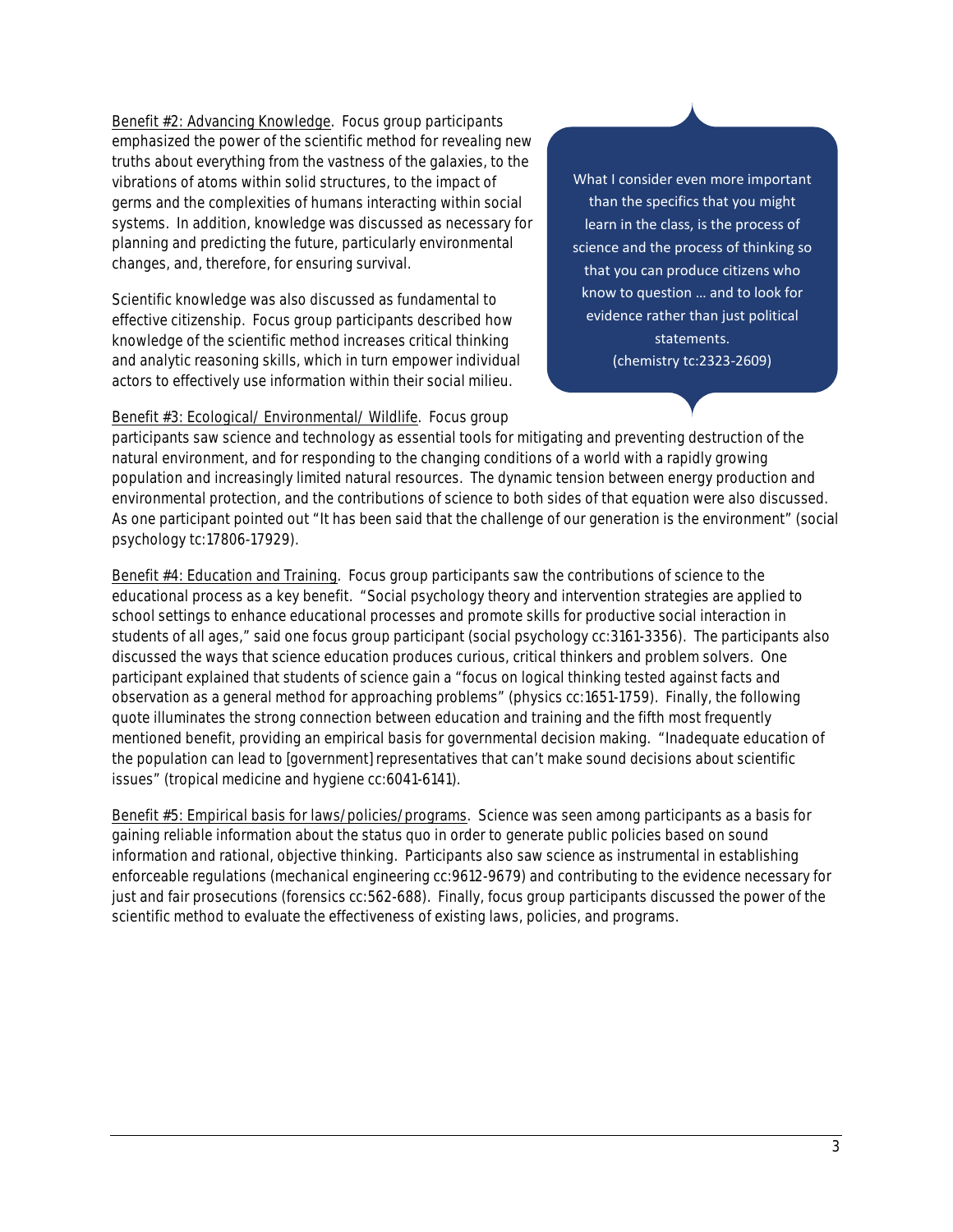# <span id="page-6-0"></span>2. Normative Content of Article 15 – Components of the Right

<span id="page-6-1"></span>**Science.** 'Science' has not been defined for the purposes of human rights and the need to do so was articulated in the Venice Statement (11.7). A frequent starting point is the UNESCO Recommendation on the Status of Scientific Researchers (1974), according to which, 'science' is:

the enterprise whereby mankind, acting individually or in small or large groups, makes an organized attempt, by means of the objective study of observed phenomena, to discover and master the chain of causalities; bring together in a coordinated form the resultant sub-systems of knowledge by means of systematic reflection and conceptualization, often largely expressed in the symbols of mathematics; and thereby furnishes itself with the opportunity of using, to its own advantage, understanding of the processes and phenomena occurring in nature and society.

The Venice Statement and the 2012 report to the Human Rights Council by Farida Shaheed, Special Rapporteur in the field of cultural rights, reflect a shared understanding of 'science' as knowledge [UNESCO 2009, Section III.8; Shaheed 2012, paras 17,18]. In addition, the Special Rapporteur states that science includes life, physical, behavioral and physical sciences, as well as the social sciences [Shaheed 2012, para 24]. The travaux préparatoires, recording the negotiations that lead to the adoption of Article 15, indicate that 'science' per se should not be ascribed a social or other specific goal beyond the continued development of science. At the same time, the Venice Statement emphasizes that science "is not only about advancing knowledge" but also "enhancing the conditions for further scientific and cultural activity" [UNESCO 2009, Section III.8].

Among the focus group participants, science was discussed as an iterative, logical and empirically based process. Consistent with the *Venice Statement* and the report of the Special Rapporteur, they also discussed science as the body of specialized knowledge that is accumulated through that process. However, focus group participants added an additional level of specification, describing rigorous peer review and ethics as essential elements of science itself, not additions to it, which guide the investigative process and appraise the resulting knowledge.

<span id="page-6-2"></span>Benefits of Science. According to the *travaux préparatoires*, the 'benefits' of science include not only material benefits. Mr. Havet, the UNESCO representative at the drafting of the International Covenant on Economic, Social and Cultural Rights, referred to the dissemination of scientific knowledge as having the potential to "contribute largely to the removal of certain prejudices, for example racial prejudices, which constituted a direct threat to the whole edifice of human rights" [Commission on Human Rights 1951, 11]. The Special Rapporteur identifies several other non-material benefits of science including 'participation'. She adds "the 'benefits' of science encompass not only scientific results and outcomes but also the scientific process, its methodologies and tools [Shaheed 2012, paras 22, 24]. Focus group participants also described the benefits of science as including both material and non-material elements, as outlined above.

<span id="page-6-3"></span>Conservation, Development, and Diffusion. While some attention has been paid to defining 'science' for the purposes of understanding Article 15, much less attention has been given to defining clearly "conservation," "development" and "diffusion" as laid out in Article 15(2). The Special Rapporteur defines these terms as follows:

- "conservation requires the identification and safeguarding of scientific knowledge, products and tools, including literature, databases, specimens and equipment";
- "development demands an explicit commitment to the development of science and technology for human benefit";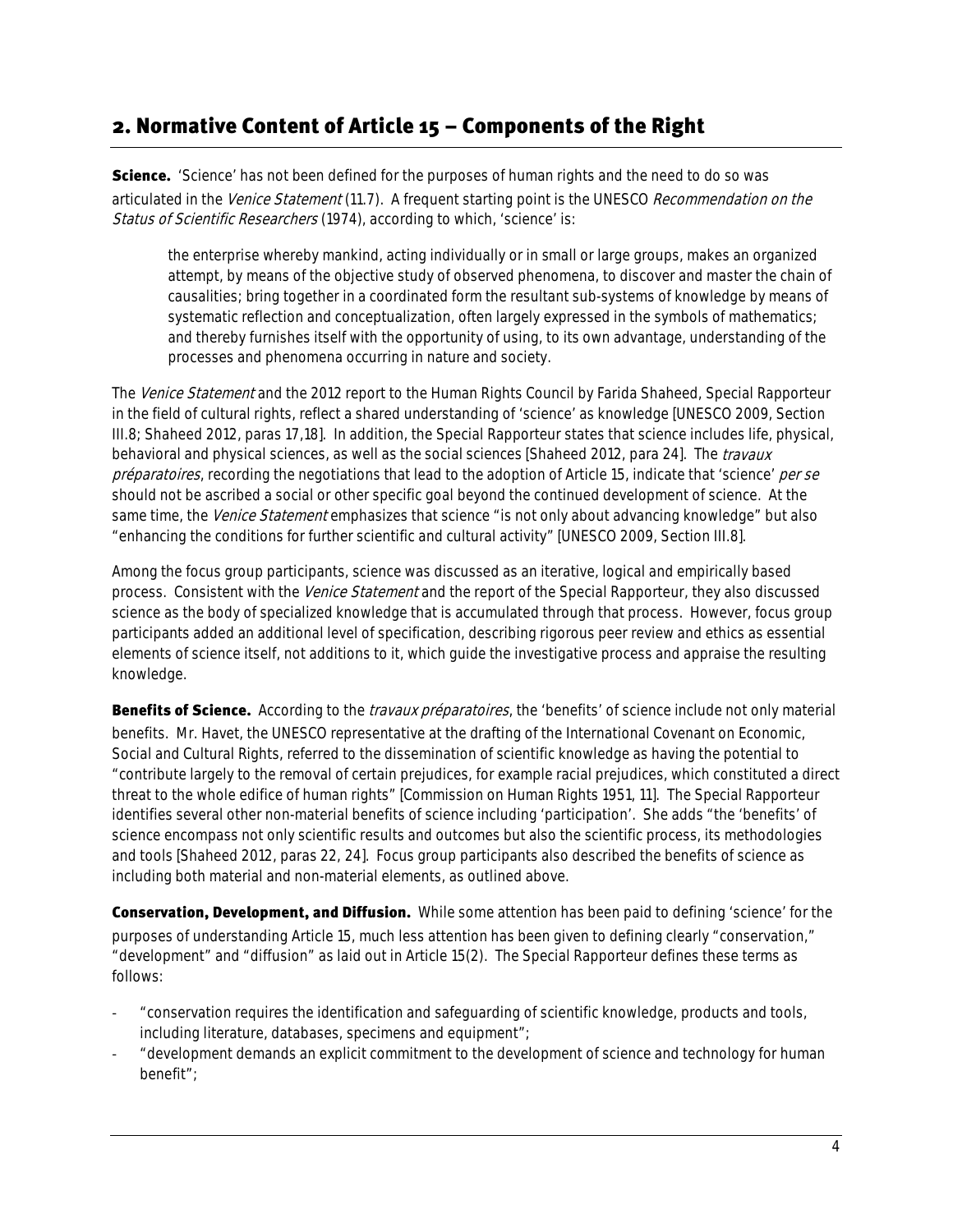- "diffusion encompasses the dissemination of scientific knowledge and applications both within the scientific community and in society at large." [Shaheed 2012, paras 46-48]

Richard Pierre Claude's interpretation in his article, "Scientists' Rights and the Human Rights to the Benefits of Science," is generally consistent with that of the Special Rapporteur. Where his interpretation appears to diverge, however, is in relation to the term 'conservation' which he interprets as the requirement to safeguard "the integrity of the scientific enterprise" [Claude 2002, 259].

Focus group participants were asked what they saw as the necessary governmental actions to ensure the conservation, development and diffusion of their scientific disciplines. Their discussions suggest that the conservation of science should be defined as the continuous maintenance of the processes used to conduct scientific inquiry, the values and norms that guide those processes, and the resultant scientific knowledge. Conservation of science includes retaining scientific discoveries as well as the data behind them, which must be preserved in a form that allows replication of those discoveries. It requires both technology and standards for storage and retrieval, but also a scientifically educated population that is capable of understanding and using the materials that are conserved.

According to focus group participants, the **development of** science depends upon the free and open interchange of ideas and people as well as adequate and consistent funding, robust science education and recognition of the need for knowledgebased decision making and the contributions of science.

Focus group participants saw the **diffusion of science** as a communication process between social groups, including communication between basic and applied scientists, the scientific and engineering communities and the lay public and policy makers, developed and less developed nations, and between dominant groups and underserved, under-represented groups. Diffusion was discussed as a moral obligation with strong social justice elements. Scientific literacy and the free circulation of people and ideas, including international

"I don't really see how you can separate… diffusion, development, conservation. I think you need the same for all three. I think you need basic STEM education support. You need a recognition that this is an important field. You need knowledgebased decisions… [and] what I call purposeful investment…" (geology tc:28037-28422).

collaboration, were seen as critical elements in successful diffusion. Funding was mentioned often as the necessary pre-condition, in this case, for diffusion.

Common elements are found in the focus group discussions of these three terms, suggesting that while distinct definitions of conservation, development and diffusion may be established, they need to be seen as an interrelated and inter-dependent system.

### <span id="page-7-0"></span>Elements of the Right

Few commentators have explicitly addressed the elements of the right to enjoy the benefits of scientific progress and its applications, which include availability, accessibility, acceptability and quality. In the following discussion we focus on the element of accessibility because of the tremendous complexities of considering universal access in light of the range of scientific knowledge and applications on the one hand, and the fact that meaningful access may consist of something quite different depending on the social role of the person seeking access, be that scientist, student, educator, patient, subject of a clinical trial, a person with a disability, farmer, policymaker, or some other type of rights holder.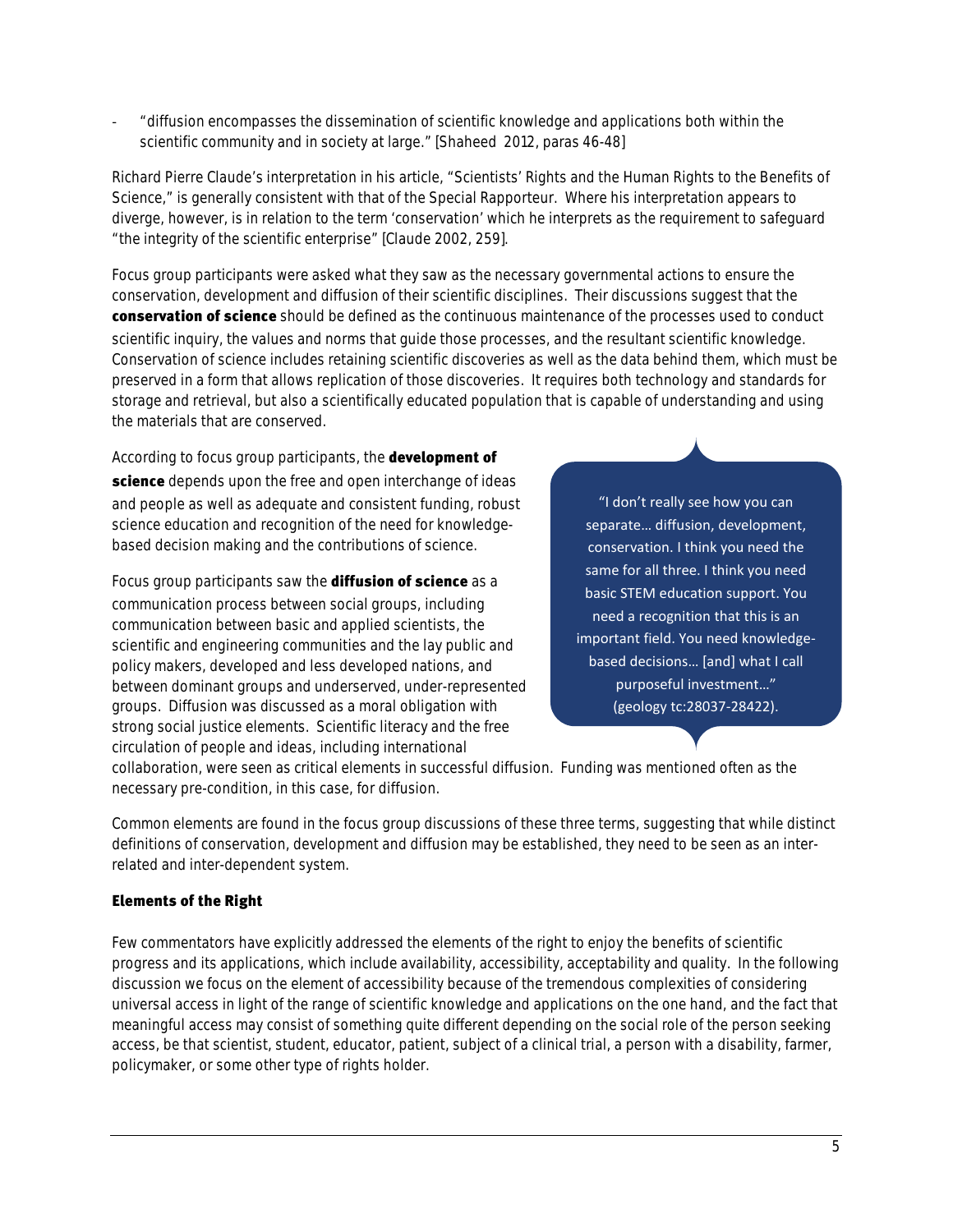According to the Special Rapporteur, Article 15 connotes access to science as a whole, not only to specific scientific outcomes or applications. She specifically addresses access to (1) scientific knowledge; (2) scientific information; and (3) scientific advances. She adds, "At the juncture of the right to education and the right to information, it implies a right to science education" including being "informed about main scientific discoveries and their applications," "instilling a spirit of scientific inquiry," and popularizing science outside formal educational institutions. While access to scientific knowledge is conceived as a right of all people, access to scientific information is interpreted as being most relevant to researchers. Recognizing the many scientific advances that exist and the need to prioritize, the Special Rapporteur identifies as "one core principle" the right of everyone, in particular marginalized populations, to "innovations essential for a life with dignity" [Shaheed 2012, paras 26-29]. In the examples she provides, the Special Rapporteur emphasizes access to computers, the Internet and information communication technologies [Shaheed 2012, paras 36-37].

With regard to the other elements of the right, the Special Rapporteur says that "States should ensure that the benefits of science are physically available and economically affordable on a non-discriminatory basis" [Shaheed 2012, para 30]. She adds that "affordability is crucial and may require delinking research and development costs for product prices" [Shaheed 2012, para 34]. No further specific guidance is provided in the literature with regard to these additional elements of the right.

The existing literature leaves many unanswered questions. For example, what does it mean to have access to science "as a whole" in contrast to specific applications? Does meaningful access to science connote something different depending on the social role of the person seeking access? Where does scientific knowledge stop and information begin? What are the conditions necessary for people to access the opportunities to create as well as consume science?

### <span id="page-8-0"></span>Continuum of Access

Data from the focus groups sheds considerable light on these questions, suggesting a conceptual framework for considering the meaning of access as it applies to Article 15. Through a close analysis of the focus group discussions, two themes emerged: the first theme defines a fluid and bi-directional continuum of access, defined on one end as "access for general public" and on the other as "access for scientists"; the second theme addresses essential "tools or mechanisms for creating access" that have relevance at each point along the continuum. A person's position on this continuum can change over time, depending on his/her social context, interests, ability, and training. These two themes and the relationships between them are represented in Diagram 1: "Continuum of Access." The discussion below is framed within the conceptual map represented by this diagram.

Scientific societies gain most of their support through their publications. If you take away the revenue stream, they will disappear and they are the place that nurtures the future scientists in fields and generates both the publications and the meetings where people can distribute scientific information (geology tc:32318-33078)

Access to the Applications of Science: When considering access to science for the general public, many of the focus group discussions centered on the applications of science – the treatments, technology, and applied knowledge that improves health, living standards, and policy outcomes – and the factors that would tend to limit access, including economic barriers. Forensic scientists discussed disparities in spending allocations for forensic analysis between the defense and the prosecution, increasing the risk of poor defendants being wrongly convicted. Geographers discussed cost barriers for humanitarian organizations purchasing GIS software licenses that could help them identify areas of greatest need and thus make better decisions about resource allocations.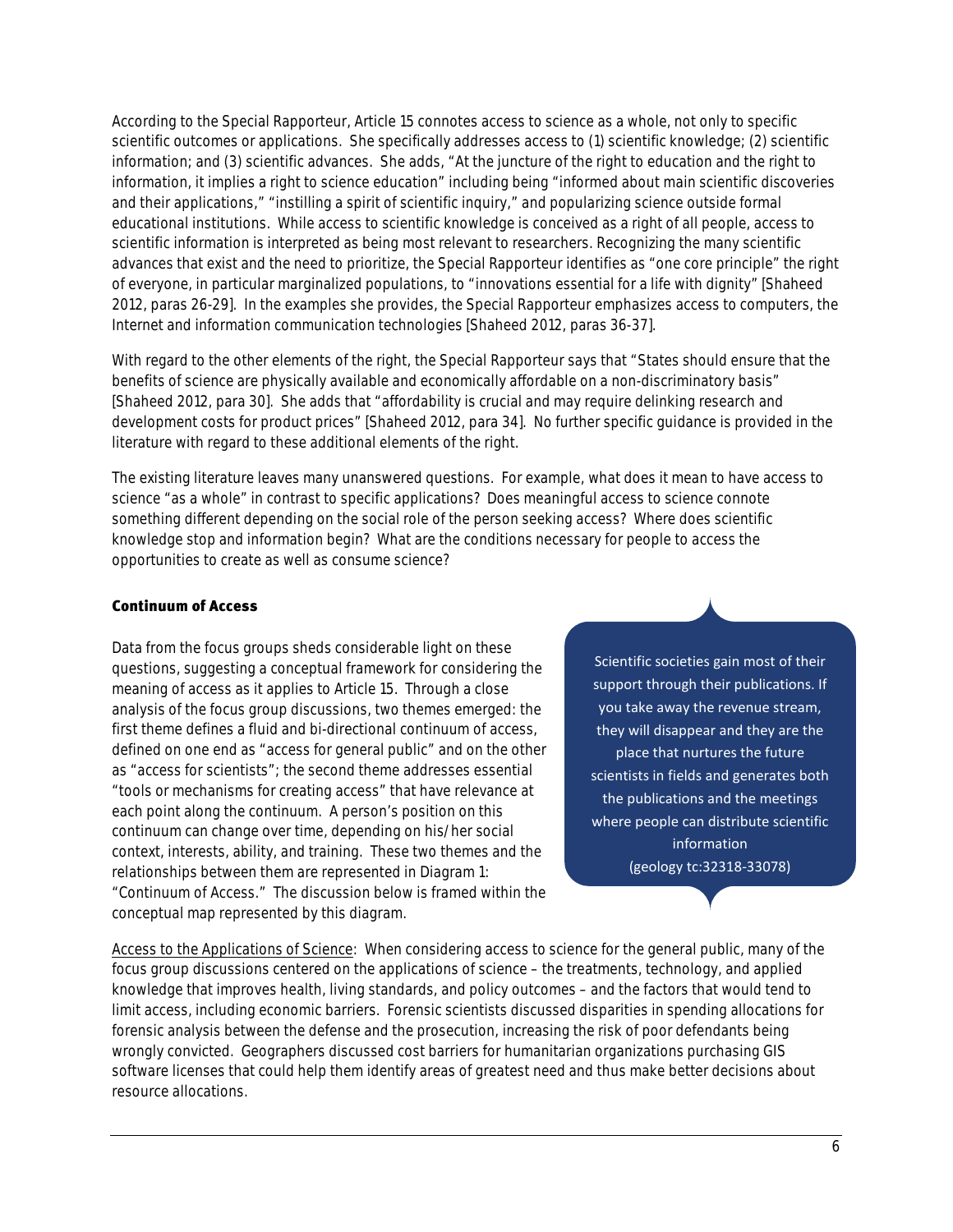

Access to Scientific Knowledge/Information: Focus group participants saw providing access to scientific knowledge and information as a responsibility of both the scientific community and governments (forensics tc:81431-81577). They discussed the need for scientists to engage in translational work to address the fact that technical journal articles are often not written to be understood by scientists in other specialty areas, much less the general public. But they also saw a crucial role for the government: in protecting and promoting peer review, in helping regular citizens ascertain the validity and reliability of the enormous amount of information (and misinformation) that is available on the internet, and by supporting science journalism (chemistry tc:47115-48114).

Access to Scientific Literature: Scientific literature consists mainly of the peer-reviewed professional journals in which scientists publish their research findings. While the audiences for scientific journals are predominantly scientists, the focus group participants stressed that access to scientific journals should be wide spread and that scientists as well as interested members of the public across the globe should have access. To this end, the responsibility of governments to subsidize the cost of journals in public libraries was widely discussed.

Across all focus groups there was strong support for the potential of open access to scientific journals to diffuse scientific information. Discussions regarding the challenges of diffusing scientific information centered on how to make scientific journals as widely available as possible, generally in digital form with open access on the internet, while protecting the revenue stream necessary to support the scientific organizations and publishers that facilitate double-blind peer review, a process essential to scientific progress. In this context, it is useful to distinguish between providing electronic access to journals, which simply changes the delivery system, and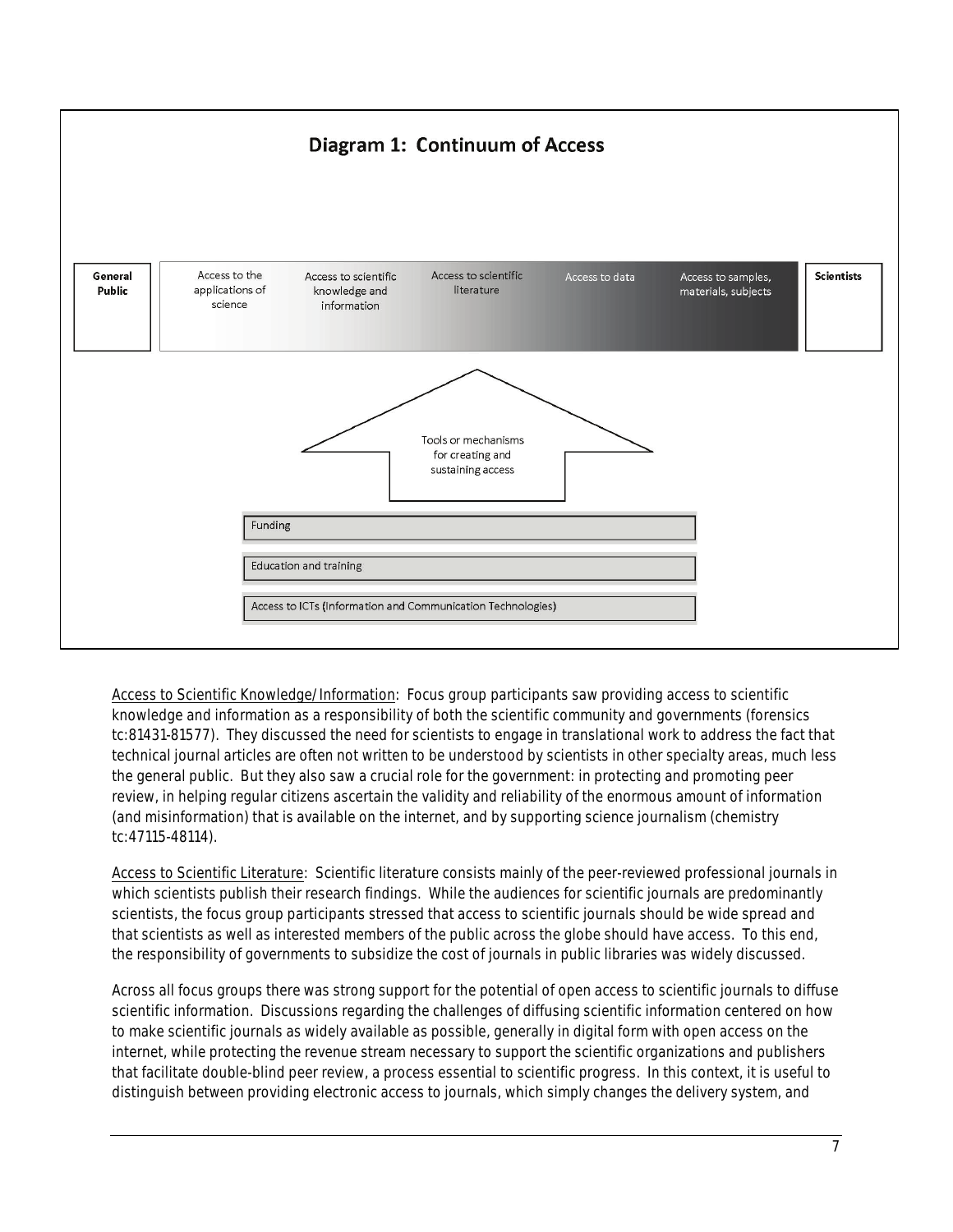providing open access, which transfers the cost of production from the end users and their institutions to an alternative source, most commonly either advertisers or authors. In the short run, participants were clear that digital delivery alone had many limitations, particularly for people without reliable electricity and access to computers. Their comments point to the need for input from scientists in developing countries regarding effective mechanisms for assuring access to scientific literature.

Access to data: The centrality and importance of access to data for meaningful implementation of Article 15 was strongly affirmed in the focus groups. Three issues associated with data access were discussed: data generation; data storage; and data dissemination. Focus group participants affirmed that data collection processes should be open and transparent, and not guided by political interests, but rather by scientific standards and peer review (statistics tc:58250-59899; physics cc:12283; geology tc:26947-27189). Once generated, archiving data and making it accessible to researchers is important for (1) on-going research potential; (2) reproduction of results for validation; (3) longitudinal comparisons; (4) training and education of the next generation of scientists; and (5) historic value. Access to data requires increased capacity for data storage, international agreements on how to store data so it can easily be accessed, and wide dissemination – to scientists, policy makers, and to the public, both nationally and internationally.

The focus group participants acknowledged the complexity of responsibly providing access, particularly in the context of national security concerns and the potential misuse of science, and the need for consideration of privacy and confidentiality (physics tc:20142-20555). However, they felt that the default position should be for data to be openly available and accessible. Limiting access to data or discoveries that have dual-use or national security implications was seen as less likely to deter misuse and terrorism than to thwart positive scientific development (chemistry tc:18501-18908).

Access to samples, materials and subjects: In each case, these require specialized handling in order to protect and preserve them and to assure their ethical use, including humane handling of animals and respecting the terms of informed consent and confidentiality of human subjects. In keeping with this, the focus group participants generally seemed to assume that the individuals who would be accessing sensitive samples and materials, or who might be interacting with the people volunteering as human subjects in research studies, would be individuals specially trained or otherwise designated as scientific professionals or working under the supervision of scientific professionals.

Tools or mechanisms for creating and sustaining access: The lower half of Diagram 1 shows three elements that emerged in the focus group discussions as central tools or mechanisms for creating and sustaining access that have relevance at each point along the continuum: funding, education and training, and access to basic information communication technologies.

**Samples** = scientifically gathered portions of the objects of study (e.g., a tissue or geological sample) **Materials** = objects of scientific interest that have not yet been extrapolated to the abstract, consistent form often referred to as data (e.g., historical documents or videos, animals used as model systems) **Research subjects** = legally and ethically distinct category of human beings who participate in a research study.

Funding: The focus group participants understood that unlimited funding for science and engineering is neither a realistic nor advisable social goal. However, they were deeply concerned with how priorities are established in determining the level of available funding—including relative allocations to military funding and science funding--and how decisions are made for the distribution of those funds. Across all of the discussions of funding, three core issues emerged: funding should be steady, it should reflect the value of basic research as well as applied and commercially relevant investigations, and it should be based on peer review that is free of political influence.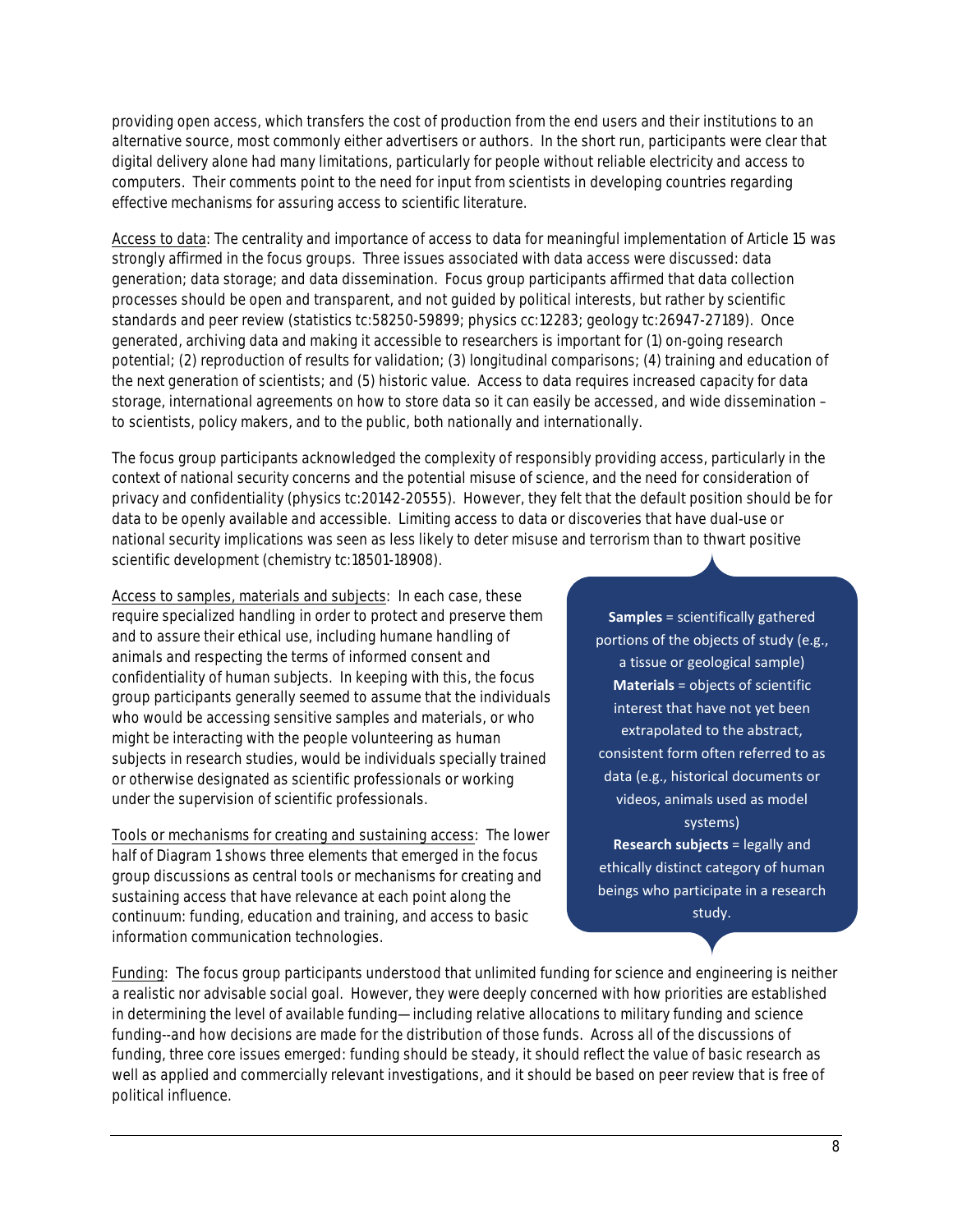Education and training: At each point along the continuum, access to science is created and enhanced by education and nearly every focus group participant identified education, especially childhood education, as a key element for assuring access to science. Education—both formal and informal and appropriate to the local context--was described as a gateway through which access to science was gained for the general public, as a prerequisite for giving lay persons the option of accessing science at the increasing levels of complexity represented as one moves along the continuum, and for making informed personal choices about the use, or not, of the applications of science (mechanical engineering tc:67132-67431).

A more sophisticated level of training and education is required to be able to understand and use data and to safely and ethically manage the use of samples, materials and subjects (chemistry tc:55947-56370). To this end, focus group participants were equally as united in calling for funding and support for graduate education- including fellowships and post-doctoral training--as they were for early childhood, grade school, and secondary education.

Access to ICTs (Information and Communication Technologies): Computers, networks, and the Internet are essential for accessing science at every level, from primary education to the exchange of ideas and data among scientists at the cutting edge of discovery. At the first instance, access to these technologies is itself an example of having "access to the applications of science." Computers, networks and the Internet also facilitate the ability to access the aspects of science represented by each of the subsequent points along the continuum.

Besides education, which is the surest route to long-term [scientific] development, the next is information infrastructure. And money for fundamental research (physics cc:11341-11488).

# <span id="page-11-0"></span>Limitations to the Right

The *travaux préparatoires* include lengthy discussions of the potential limitations on the right to enjoy the benefits of scientific progress. One potential limitation to the right that was firmly rejected was the suggestion that the purposes of scientific research and technological development should be circumscribed, for example, to contribute to international peace and security. Concerns were also raised that the term "indispensable" in Article 15(3) could be used to limit the scope of measures to protect "scientific freedom." That interpretation was also rejected. However, certain limitations of the right have been acknowledged.

Though Article 15 focuses on the "benefits" of science and "progress" in science, it is recognized by commentators in the field that the process and outcomes of science may not always be positive and may not always be consistent with human rights. For that reason, the Venice Statement recognizes that measures should be taken to prevent abuse and the adverse effects of science and its applications (UNESCO 2009, 12.f, 13.c, 14.d). One significant implication of this, as Audrey Chapman points out in her formative article on Article

15, is that "scientific freedom is not absolute" (Chapman 2009:17) With scientific freedom, explicitly recognized in Article 15(3), comes scientific responsibility. Among the responsibilities of scientists is to comply with "legitimate regulation" established for national security reasons (Claude 2002:266).

We have become so risk-averse in terms of national security that we compromise civil rights and scientific rights with regulation (acoustics tc:56296-56724).

Finally, a practical and historical, if not normative, limitation on

the right arises as a result of the tension between the right to benefit from scientific progress and the "moral and material interests" clause elaborated in Article 15(c). Though this tension was not discussed during the drafting of Article 27 of the UDHR (Shaver 2010:149) and is not considered inherent within Article 15, it is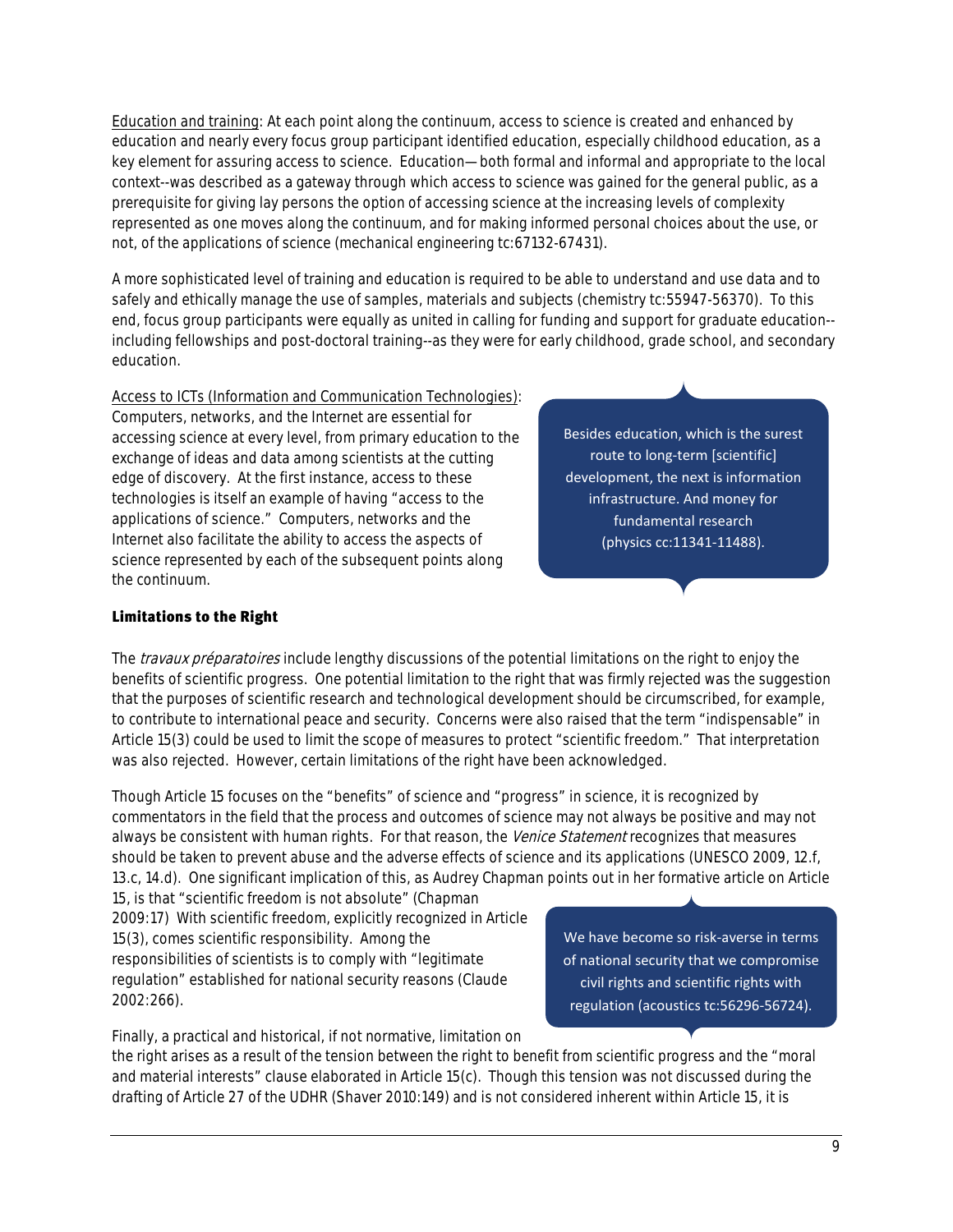recognized that such a tension may now exist (UNESCO 2009, III.10). The importance of addressing the relationship of Articles 15(1)(b) and (1)(c) is emphasized by the Special Rapporteur, who says, "the potential of intellectual property regimes to obstruct new technological solutions to critical human problems such as food, water, health, chemical safety, energy and climate change requires attention (Shaheed 2012, para 50). As an approach to reconciling the two rights, the Special Rapporteur proposes "the adoption of a public good approach to knowledge innovation and diffusion."

The focus group participants' discussions of the limitations of the right often centered on the freedom and responsibility nexus. They recognized that there are circumstances which legitimately require regulation, including: protection of data and privacy for the general public as well as human subjects; protection against dual-use/misuse of scientific advances; and to protect national security (chemistry cc:3684-3761; geography 10043-10128; tropical medicine tc:56516-57248; mechanical engineering cc:10284-10386; sociology tc:13431- 14670). At the same time, participants expressed concern when the regulatory environment created conditions that were stifling to scientific freedom. According to the participants, when required, regulations and laws that impinge upon scientific freedom should be limited, unified, consistent, processed expeditiously, and externally reviewed and updated based on efficacy and value (tropical medicine cc:11436-11493; acoustics cc:8480-8582; statistics tc:22189-22865).

Regulations were discussed as a necessary but far from sufficient response to the limitations of the right. "That's with any technology, with any science. You either use it for the benefit of humanity and the world in which we live, or you abuse it" (chemistry tc:16881-17022). Governments as well as scientific communities and professional associations were seen as having a role in nurturing scientific responsibility and ethics. Broadly acknowledged responsibility across multiple social sectors was seen as the best and most effective way to reduce the chances that the discoveries of science would be used for nefarious ends (mechanical engineering: 41548-42001).

The tension between the right to benefit from science and intellectual property was not the focus of much discussion among participants. To the extent that any comments were made on the issue, participants recognized the existence of intellectual property protections while suggesting they should be "less restrictive" to increase dissemination, exchange and accessibility of scientific knowledge and products (chemistry tc:39554-40286; geology cc:9613-9689; mechanical engineering cc:17107-17255).

### <span id="page-12-0"></span>Persons and Communities Requiring Special Protection

Among the specific populations identified in the literature as requiring special protection are: people living in poverty; persons with disabilities; the elderly; women and children; indigenous populations; racial ethnic and linguistic minorities; and rural residents. The Special Rapporteur specifically mentions the increased risks faced by these groups when they serve as human research subjects in scientific research (Shaheed 2012, para 52). However, few details have been provided concerning the measures that should be taken to protect these populations. An analysis of the UN Declaration on the Rights of Indigenous Peoples within the specific context of Article 15 would be helpful, but is not found in the current literature.

In her report, the Special Rapporteur states that "specific measures encompass eliciting the priority needs of such

The absence of the voice of poor women, for the most part, in theorizing, data collection, data analysis, and implementation [of science] in regard to issues related to gender, children, sexuality, reproductive issues, etc. So the concern I have is that… in large measure [science as it is generally practiced]… doesn't include the lived experience of poor women (sociology tc:16826-17233).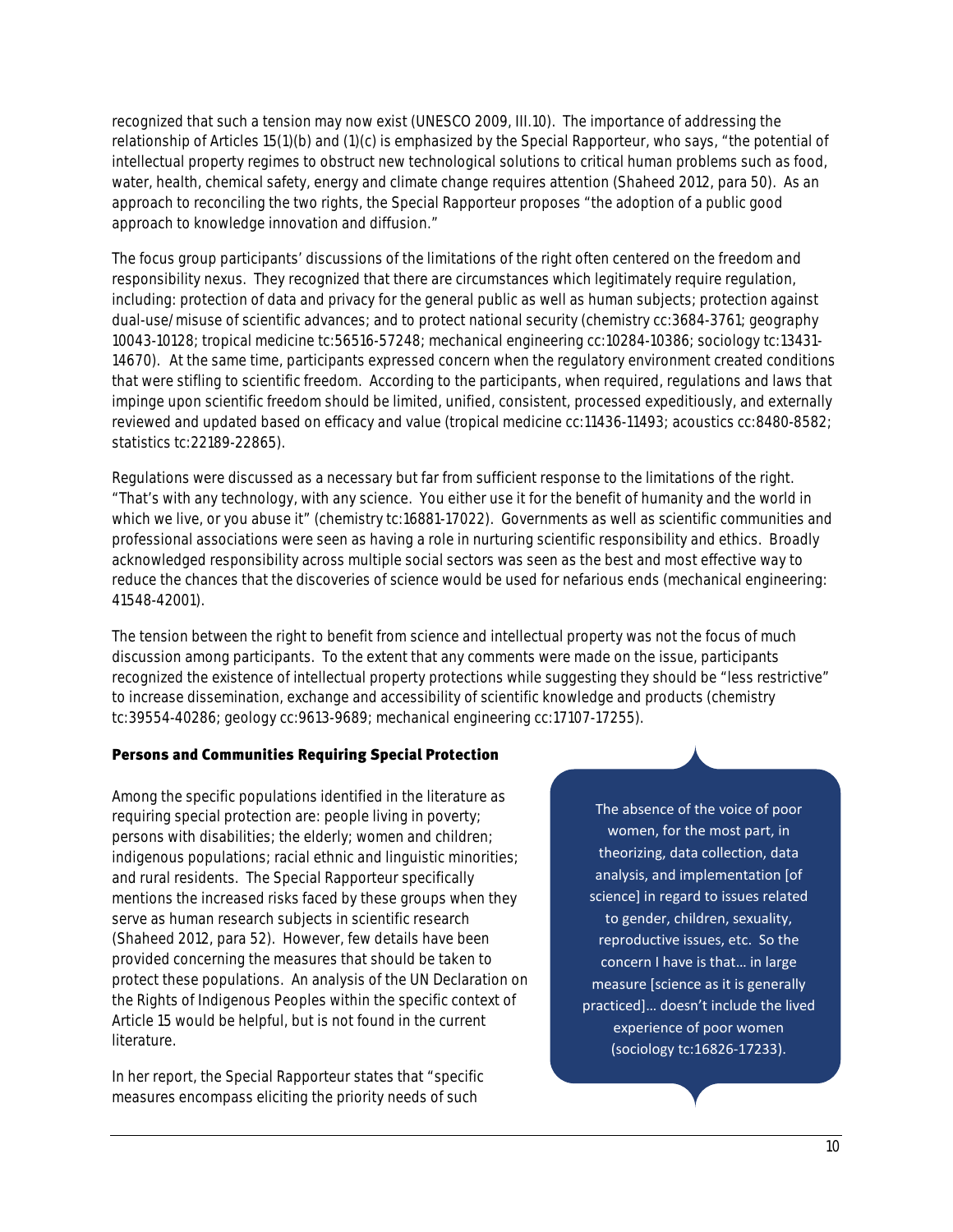[vulnerable and marginalized] populations through a consultative process and facilitating targeted research by both public and private sector institutions" (Shaheed 2012, para 31). Chapman gives particular emphasis to the steps that should be taken to ensure implementation of the right among women, including measures to redress existing gender imbalances in science and technology education and training, as well as professional advancement.

Chapman adds that a gender-based approach requires "the identification of priorities for investments in scientific research and development attempt to meet girls' and women's particular needs" (Chapman 2009:13).

Beyond the measures necessary to ensure marginalized and vulnerable populations receive quality science education, the focus group participants recognized the need for the inclusion and consideration of marginalized and vulnerable populations at each stage of the scientific process, including the framing of research questions, the placement of research sites, and the dissemination of findings (geography tc:56276-57034; sociology tc:16826-17233; astronomy tc:50848-52051; tropical medicine tc:66439-67338). At the methodological level, inclusion and consideration of

Sometimes governments… are not invested in recognizing anything about minority groups and they're afraid that [linguistic] narratives, for instance, will point to [a justification for] a homeland for these groups and they don't want to have that made public (linguistics tc:42598-42928).

marginalized populations was discussed in terms of assuring the validity of samples by not assuming the homogeneity of a population or subpopulation. Another issue that was raised was the need to avoid the introduction of social biases in analysis (linguistics tc:6152-7994), including the misattribution of causality in correlational data (statistics tc:57925-5823), which can have a particularly profound impact, for example, on vulnerable populations caught up in the criminal justice system (forensics cc:7954-8140).

# <span id="page-13-0"></span>3. States Parties' Obligations

# <span id="page-13-1"></span>Specific Legal Obligations (respect, protect, fulfill)

There has been rich discussion among commentators concerning the responsibilities of States Parties to respect, protect and fulfill the right to enjoy the benefits of scientific progress and its applications. The Special Rapporteur, in her report, identifies four general obligations: "access to the benefits of science by everyone, without discrimination; opportunities for all to contribute to the scientific enterprise and freedom indispensable for scientific research; participation of individuals and communities in decision-making; and an enabling environment fostering the conservation, development and diffusion of science and technology." This list is not intended to be exhaustive (Shaheed 2012, para 25).

The data from the focus groups include extensive empirical evidence that reinforces and confirms much of the current discussion of States Party obligations. It also moves beyond the commentators in several regards. The sections that follow summarize the current literature on states obligations and then describe the extensions to the existing commentary found in the focus group data.

### Respect

According to the Venice Statement, States must respect: the freedoms indispensable for scientific research (e.g., freedoms of thought, to hold opinions, and to seek, receive and impart information); the right of scientists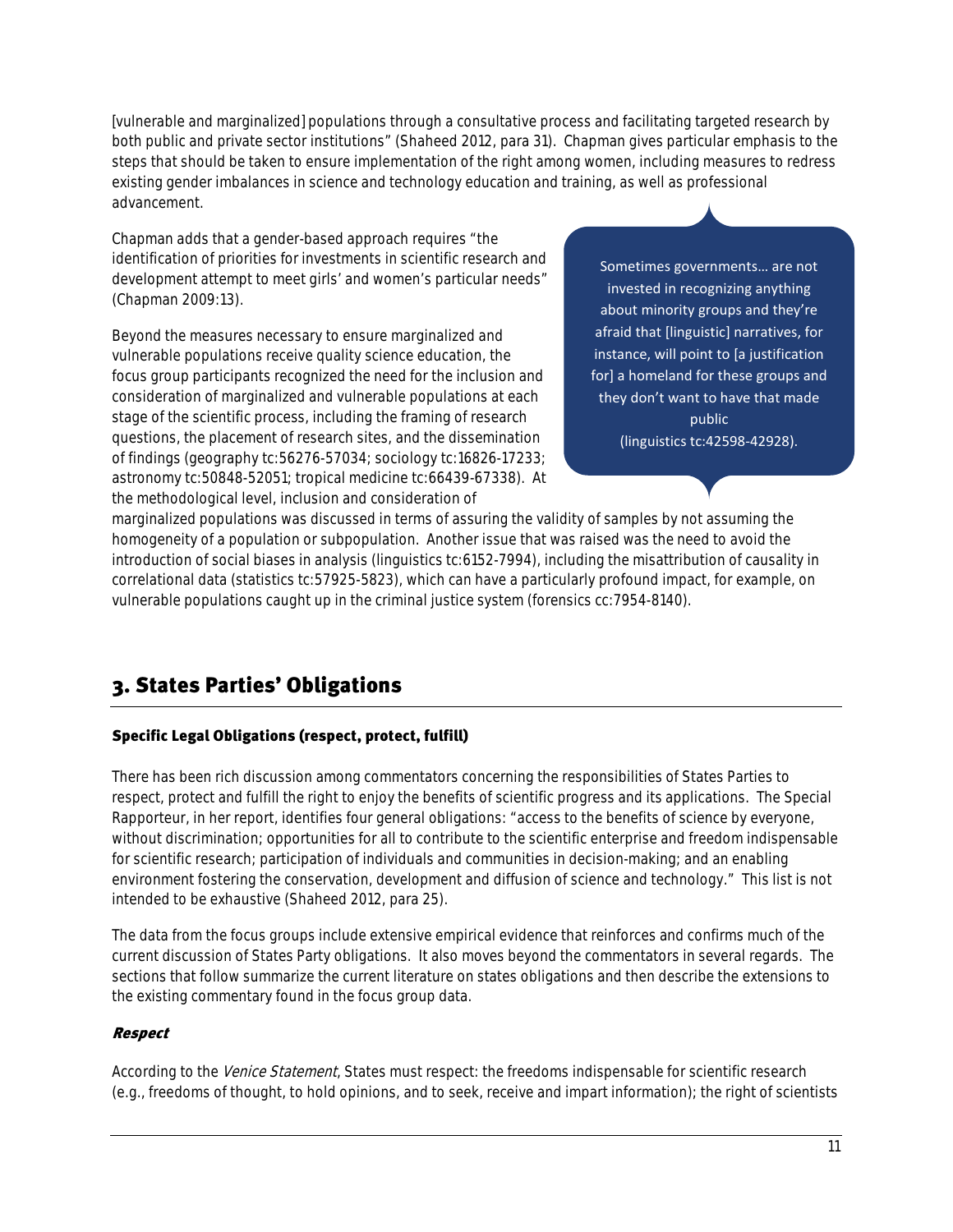to form and join professional societies; and the freedom of scientists to collaborate within and across borders.

States also have the duty to prevent the use of science and technology in a manner "that could limit or interfere with the enjoyment of human rights" (UNESCO 2009, IV.14.a-d).

The Special Rapporteur recognizes the above and adds that states should respect "the autonomy of higher education institutions and the freedom of faculty and students to, *inter* alia, express opinions about the institution or system in which they work, and to fulfill their functions without discrimination or fear of repression" (Shaheed 2009, para 40). Chapman adds the freedom of scientists to undertake research and to report their results. Neither Chapman nor other commentators, however, consider whether states bear a responsibility to accept or adopt the results of scientific inquiry.

I was trying to think of… access to the scientific results for those parts of the world that may not have [the science] themselves. We run into technology transfer restrictions… for much of our astronomical work, even though in fact it's not really defense-based (astronomy tc:43972-44362).

Focus group participants supported and reinforced the foregoing assessment, giving particular emphasis to the duty of States Parties to facilitate international scientific cooperation and exchange through clear, flexible and reasonable regulation. They also asserted that States Parties should establish legal frameworks that institutionalize scientific peer review as the primary basis for decision making regarding scientific priorities, processes, and funding, and implement strong whistle blower laws to protect scientists and engineers from retribution when they bring situations of potential risk or misconduct to public attention (astronomy cc:11046- 11071).

# **Protect**

The private sector plays an increasing role in scientific research, development and funding. It is within that context that the Venice Statement articulates the following duties on States Parties: to ensure that all relevant interests are balanced in the advancement of scientific progress and in accordance with human rights; to take measures to prevent and preclude the use by third parties of science and technology to the detriment of human rights; and to ensure the protection of the human rights of people subject to research activities. (See also, UN Declaration on the Use of Scientific and Technological Progress in the Interests of Peace and for the Benefit of Mankind (Articles 2, 6, 8) and UNESCO Universal Declaration on Bioethics and Human Rights (Articles 4, 8)).

The Special Rapporteur called for greater attention to companies that "undertake research that would be illegal in one country but which, owing to a lack of legal protections, are possible in another" (Shaheed 2012, para 55). Chapman adds an additional nuance, addressing how the "precautionary principle" may be applied to the development of new technologies in such a way as to protect populations from the harmful impacts of science and technology. (The *Venice Statement* explains the precautionary principle as follows: "in the absence of scientific consensus, caution and the avoidance of steps are required in case an action or policy might cause severe or irreversible harm to the public or the environment.")

Two specific mechanisms central to protection were discussed at length by the focus group participants: establishment and enforcement of appropriate regulations to protect human subjects, and the need for conflict of interest regulations. The protection of human subjects in research requires international standards, as well as appropriate training protocols that would apply to both public and private actors (geography cc:10144- 10409; tropical medicine tc56516-57248; acoustics cc:17443-17541). Within those standards, focus group participants believed that governments "should provide resources for citizens to have access to information and [a mechanism to] present complaints if necessary" (social psychology cc:9224-9510). Conflict of interest regulations were seen as necessary to protect against scientific processes being biased by parties that have a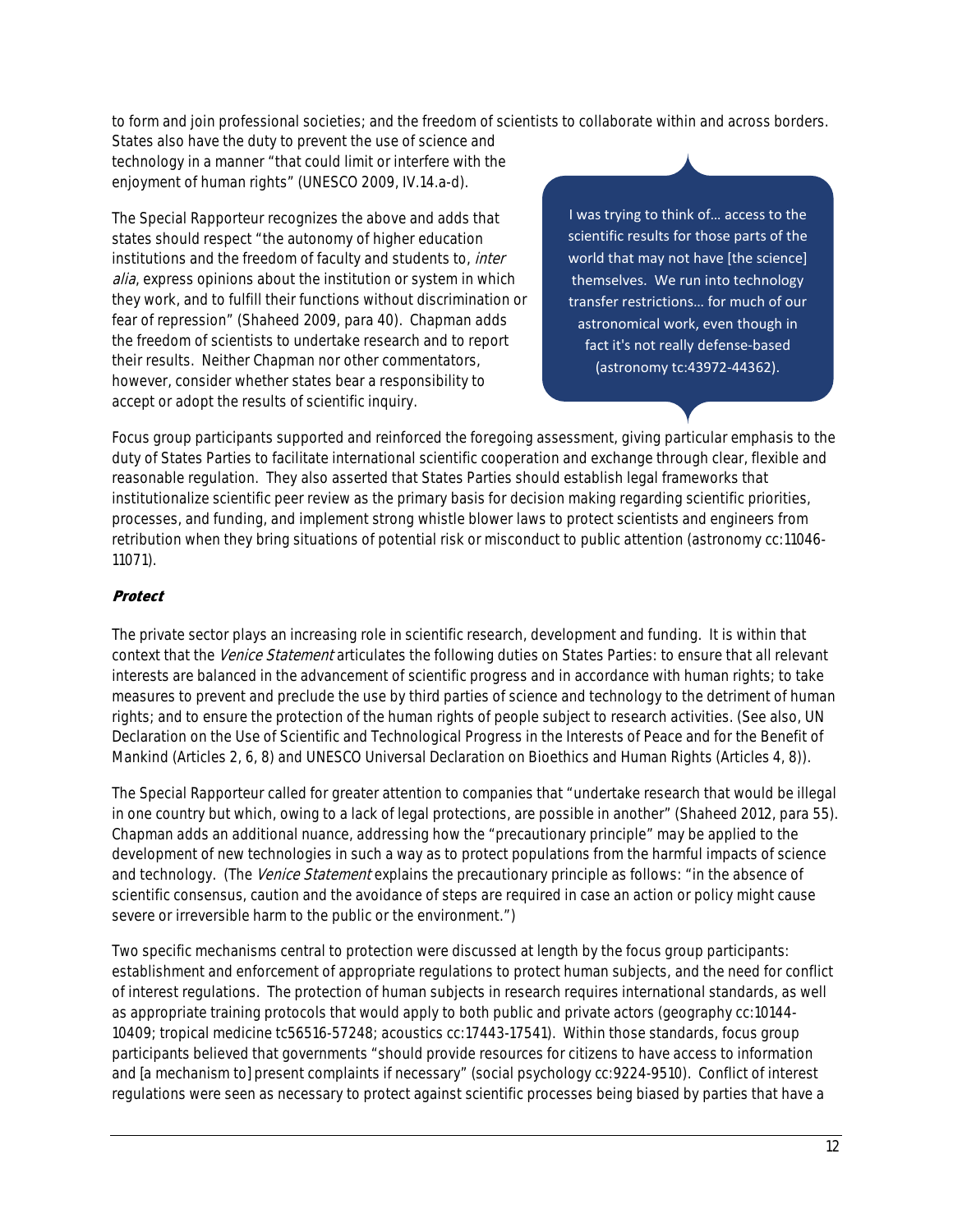stake in specific research outcomes (acoustics tc:46170-46401), for example, when monitoring and evaluation is conducted internally and not verified by an external body.

Finally, the issue arose of how to encourage private actors to work towards public goals. One focus group participant advocated efforts to "encourage global consciousness when developing standards or technologies" through a mechanism to "incentivize corporations to think about other markets rather than just the US market when they're trying to come up with new health technologies or whatever it may be" (mechanical engineering tc:42167-42702).

# Fulfill

The literature includes a wealth of suggestions for the responsibilities of States Parties to fulfill the right to enjoy the benefits of scientific progress. The responsibilities particularly emphasized are the dissemination of scientific information to the public that increases their capacity to make decisions about the applications of science that are personally significant; to provide quality science education; to create opportunities for meaningful public participation in decision-making related to science; and to facilitate international cooperation and assistance in science (Chapman 2009:24-25; UNESCO 2009, s. IV.15; Shaheed 2012, para 15).

Another responsibility identified by several recent commentators concerns the need to set priorities for science funding and research that reflect societal needs, and particularly the needs of marginalized and vulnerable populations (Chapman 2009:25; Shaheed, para 31). The Special Rapporteur adds that public, as well as private, funding for scientific research and development is important (para 71).

The Venice Statement incorporates the above responsibilities together with additional responsibilities: to adopt a legal and policy framework and to establish institutions to promote the development and diffusion of science; to promote access to the benefits of science on a non-discrimination basis; and to monitor, respond to and inform the public of the potential harmful effects of science and technology.

Whether in monitoring existing laws, policies or programs or developing new ones, focus group participants emphasized the central role of science in providing a rational empirical basis for government action (acoustics cc:15473-15594; physics tc:29638-30670). The same rigorous scientific approach should be applied, it was argued, in determining funding priorities. Indeed, the emphasis given to funding concerns by focus group participants suggests that funding for science is a primary prerequisite for the realization of the right to enjoy the benefits of scientific progress and its related rights. Participants addressed funding for infrastructure, for education, research, peer review, and publically-accessible scientific information.

Finally, the continuum of access and corresponding tools and mechanisms for creating and sustaining access provide an organizing framework for considering the States Parties responsibilities for the fulfillment of Article 15 outlined above. In addition, it highlights the responsibility of States Parties to establish structures and institutions that encourage and reflect increasing levels of technical literacy and active engagement in the scientific enterprise.

# <span id="page-15-0"></span>Core Obligations

In few instances have commentators on the meaning of the right to enjoy the benefits of scientific progress identified which state obligations, from among the many suggested, should be considered minimum core obligations. However, from the Venice Statement, the Special Rapporteur's report, and the writings of Chapman, Claude and Yvonne Donders, it is possible to distill a summary of key obligations around which there appears to be consensus and which are consistent with the approach taken by the CESCR when identifying the core content of other economic, social and cultural rights. These obligations are to: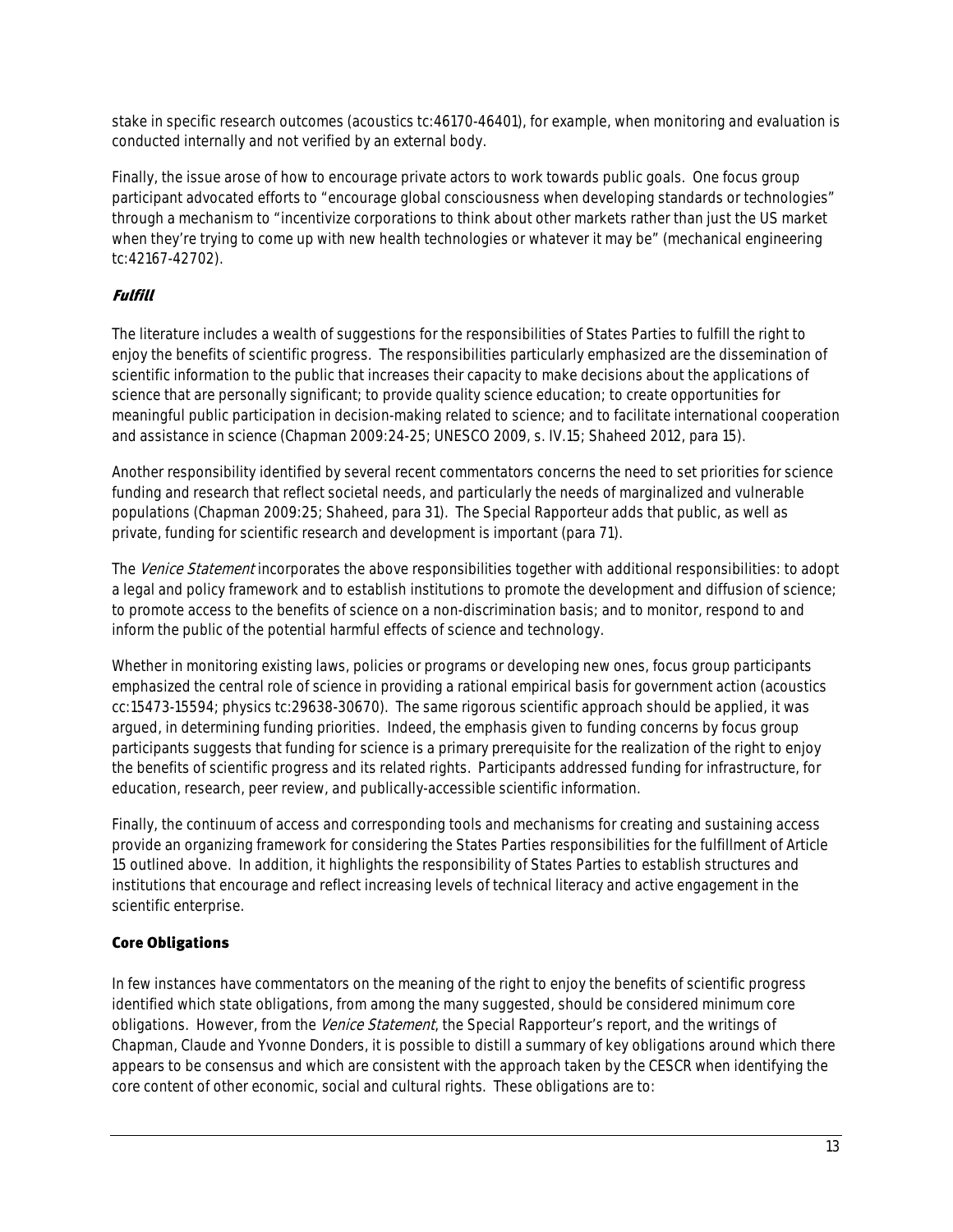- (a) Take legislative and any other necessary steps to guarantee non-discrimination and gender equality in the enactment of the right to enjoy the benefits of scientific progress and its applications, both individually and collectively;
- (b) Take legislative and any other necessary steps to prohibit OR prevent the violation of human rights by scientific progress and its applications;
- (c) Adopt the measures necessary to protect and address the needs of marginalized and vulnerable populations, including with regard to funding, determining research priorities and the conduct of science;
- (d) Create a participatory environment for the conservation, development and diffusion of science and technology, including equal access and participation for all, as well as capacity-building and education;
- (e) Take steps to protect scientific freedom, including freedom of expression and opinion, freedom of association, freedom of movement, and freedom from economic, religious and other influences;
- (f) Eliminate barriers or obstacles to international cooperation in science and adopt measures to facilitate international scientific exchange and technology transfer.

Based on the foregoing analysis of the focus group materials at least two additional core obligations can be identified. The first obligation is to take steps to integrate scientists and scientific data, analysis and findings into government functions, including law, policy and program development, monitoring and evaluation. The second obligation is to develop and implement mechanisms for ensuring adequate funding for scientific research and development and/or technology adaptation and adoption based on available resources and without inappropriate political or other interference.

### <span id="page-16-0"></span>International Obligations

During the drafting of the ICESCR, Mr. Chaudhuri (Pakistan) said, "great efforts" should be made nationally and internationally "in order that countries where science had made little progress might attain the goals set forth in the proposed provision." Mr. D'Souza of India reiterated this view (A/C.3/SR.796, paras 13, 20). The recognition of science as a global good underlies Article 15(4), which specifically recognizes the obligation of States Party to encourage international contacts and cooperation in science.

According to the Special Rapporteur, for "industrialized States" Article 15(4) translates into an obligation to provide "direct aid, financial and material, as well as the development of international collaborative models of research and development for the benefit of developing countries and their populations (Shaheed 2012, para 68). Chapman elaborates further, suggesting an international collaborative model would include full and open availability of scientific data, open publication of results; the free circulation of scientists; the provision of international assistance on the part of developed countries; and access to essential knowledge and technologies." Chapman recognizes that "what that assistance should entail and what those products should be … needs to be specified" (Chapman 2009:28-30).

[Governments should provide support to] strengthen ethical research training in developing countries, and to have strong partners in those countries that are ethics experts that can provide… expertise to build guidelines, to build properties, to build review systems

Beyond the provision of aid or international assistance, the focus group participants saw international exchange of ideas and collaboration as fundamental to scientific knowledge production in a global age. They called for removing barriers to international travel and information exchange, including allowing national funding agencies to support international partnerships on scientific projects.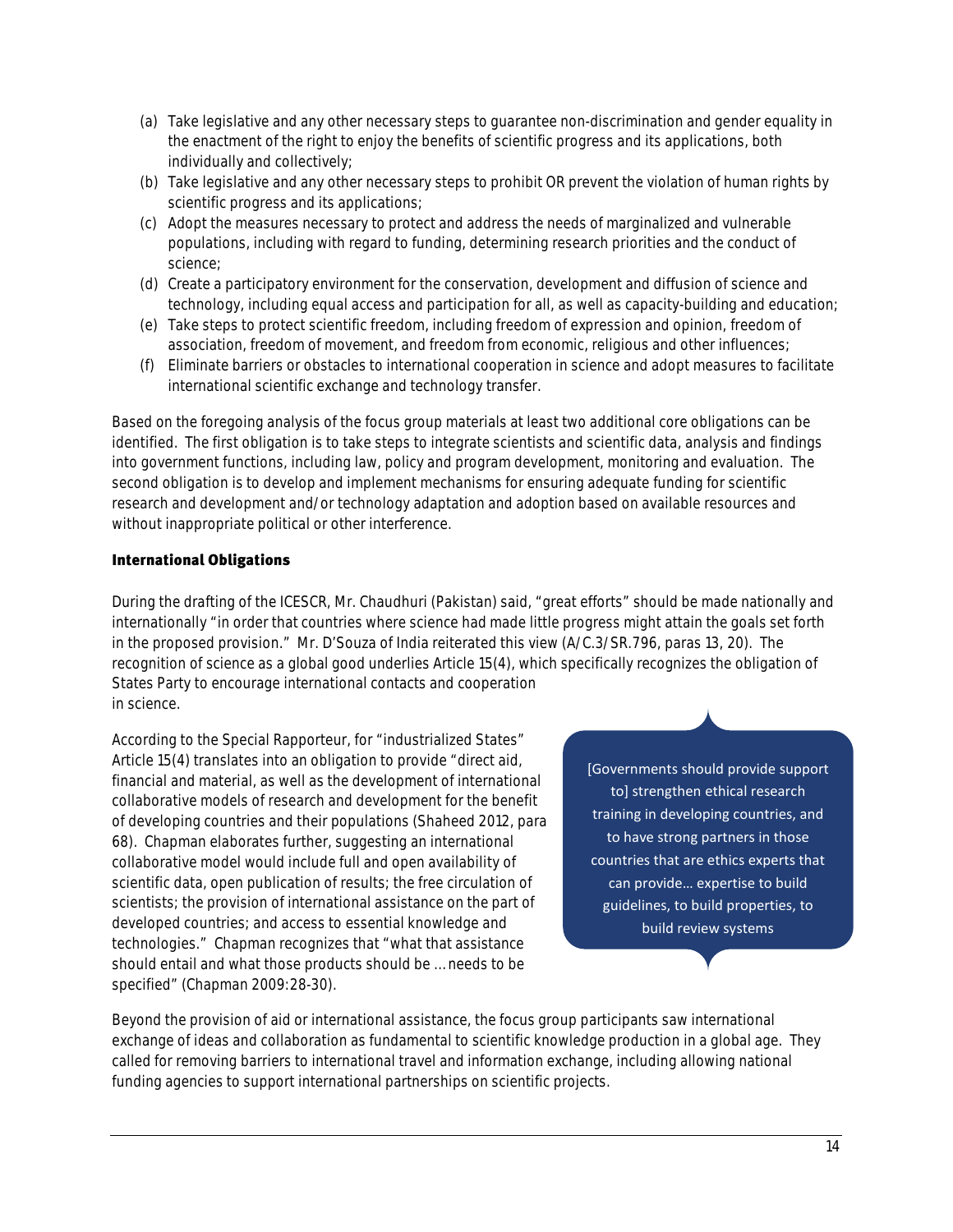# <span id="page-17-0"></span>4. Violations

Limited explicit attention has been given in the literature to the actions or inactions that would constitute a violation of the right to enjoy the benefits of scientific progress. Claude provides the broadest analysis of violations that he illustrates through specific case examples. He notes that violations of the obligation to respect include: dismissal of professors for publicly espousing principles of academic freedom and, in another case, to prevent disclosure and criticism of environmental practices in the context of trade negotiations; travel restrictions imposed on scientists; and censorship of information regarding the consequences of a nuclear accident.

Violations of the obligation to *protect* include: low representation of women among science faculty; failure to prosecute a private sector company that caused a major environmental disaster leading to death, damage and injury; weak regulatory framework to prevent sale and use of fraudulent medicines; patenting naturally occurring genetic material; and bio-prospecting.

Finally, Claude identifies the following violations of the obligation to *fulfill*: transferring the risk and cost of nuclear energy to resource-poor countries; unethical clinical trials that do not meet requisite standards or benefit the individuals or communities involved; suppression of an epidemiological report; neglect of women's reproductive rights; and provision of medical information to prospective employers that may lead to discriminatory hiring decisions.

The focus group participants' comments regarding violations of Article 15 can be grouped into four categories. First, participants spoke at length about the ways over-regulation can have the cumulative effect of stifling the freedom indispensable for scientific research and creative activity (geology tc:15007-15214; tropical medicine cc:11436-11493; forensics cc:3385-3593; acoustics tc:56296-56724; mechanical engineering 7031-7089). While regulations individually may or may not be reasonable responses to concerns about national security, trade, or violations of intellectual property rights, an accretion of overlapping, vague and contradictory regulations can smother the scientific enterprise (ecology tc:29168-32993).

The second category stands in tension with the first, addressing situations in which the government fails to establish necessary regulations to protect against the negative effects of science or its misuse (acoustics cc:17334-17439; mechanical engineering cc:11643-11821).

The third category addressed politically motivated governmental actions that restrict scientific freedom. This included political persecution of scientists themselves for their ideas or the results of their studies (geography cc:17149-17238; history cc:4235-4275; linguistics tc:42555-43428; statistics tc:7146-7550), and political tests for access to science or the tools and mechanisms necessary for creating and sustaining access (history tc:32229-23216).

The final category of violations discussed centered on the misuse of science by the government or third parties that leads to violations of human rights, including the right to privacy (physics 26222-27044; forensics cc:5324- 5406; psychology cc:4092-4142; geography tc:35223-36102).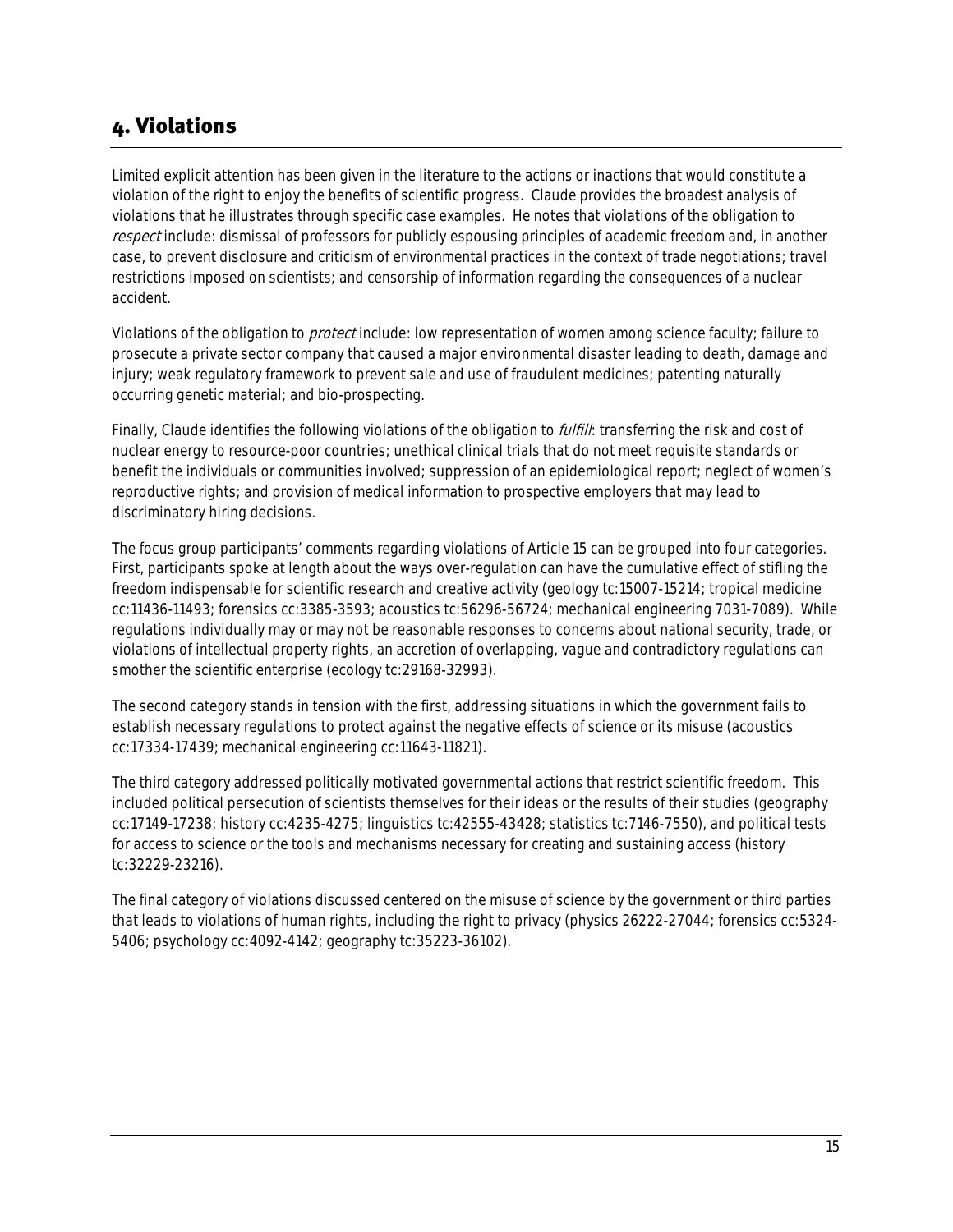# <span id="page-18-0"></span>5. Obligations of Actors other than States

With respect to the right to enjoy the benefits of scientific progress, three actors are identified as being key: States, the private sector/commercial enterprise, and the scientific community (UNESCO 2009, III.9). In addition, the Special Rapporteur identifies in the conclusion and recommendations of her report, several international organizations whose work is closely tied to the right, including UNESCO, the World Intellectual Property Organization, and the World Trade Organization.

Greatest attention has been paid in the literature to the role of the private sector. As the Special Rapporteur notes, "the diminishing role played by the State in research and development and the concomitant extensive increase in the involvement of the private sector are reducing the ability of Governments to identify priority research areas, conduct research and disseminate resultant products" (Shaheed 2012, para 70). Yet, as the Venice Statement explicitly acknowledges, "it is not inconsistent with the economic objectives of the private sector for enterprises to act in ways that advance this right" (UNESCO 2009, V.27). Examples provided by the Special Rapporteur include socially responsible licensing, innovation prizes and patent pooling.

Suggestions for how the scientific and engineering communities can contribute to the realization of the right are less well-developed, focusing principally on the role of scientific and engineering societies. In particular, Chapman and the Special Rapporteur both mention the role of professional societies in developing standards and codes of ethical scientific research and practice. As Chapman acknowledges, however, these codes are primarily concerned with the ethics of individual conduct and do not place the scientific enterprise in a broad social context (Chapman, 2012:17). Indeed, as the Special Rapporteur notes, few such codes of ethics are explicitly based on or refer to human rights (Shaheed 2012, para 53).

Scientific societies should be taking a leadership position in terms of making sure that there is international cooperation, international dissemination of scientific information… (geology tc:36993-37311)

Like Chapman and the Special Rapporteur, the focus group participants saw an important role for professional associations in the fulfillment of Article 15. They spoke of the key role of scientific associations in guiding the development of curriculum (sociology tc:38812-39496), nurturing future scientists and promoting information exchange and discussion by disseminating scientific information through both peer-reviewed journal publication and hosting scientific meetings (geology tc:32318-33078; chemistry tc:28779-29295; sociology cc:6093-6226). They also saw professional associations as having a key role in the international development of science (geology tc:36635-36987).

Participants also saw a protective role for professional associations. While non-governmental actors like professional associations cannot legislate responsibility, directly prevent misuse, or impose legal sanctions, establishing codes of ethics and including human rights provisions within them was discussed as a mechanism for nurturing cultures of scientific responsibility and increasing awareness of the human rights implications of science—both positive and negative (social psychology tc:32694-33296; mechanical engineering tc:39817-41536; geography tc:899-1305).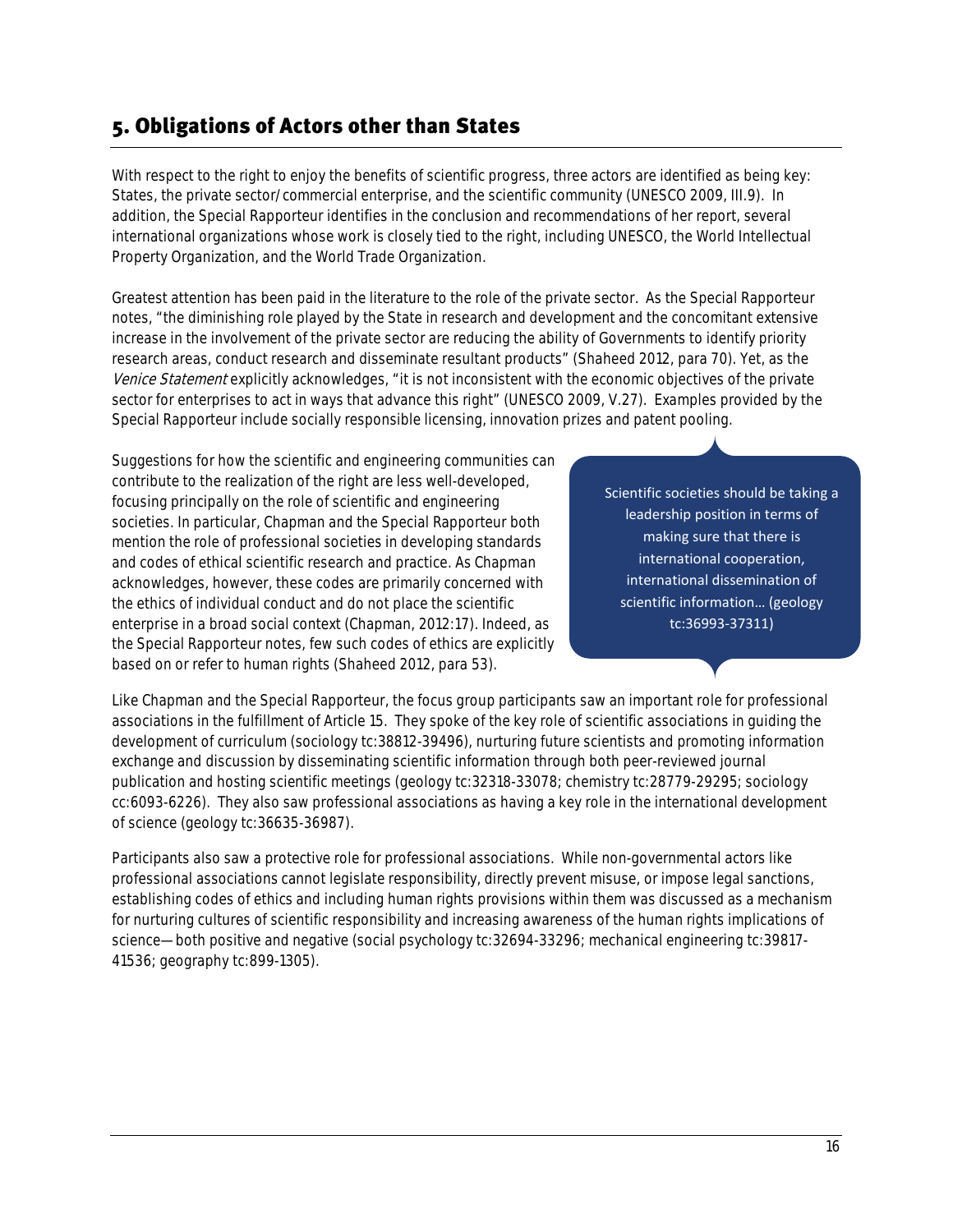# <span id="page-19-0"></span>6. Summary of Key Findings and Next Steps

## Key Findings

This study solicited the views of scientists, engineers and health professionals as to the meaning of the right to enjoy the benefits of scientific progress and its applications. The study was intended and designed to inform the ongoing UN process of defining the right.

The key findings of this study are:

- i. The benefits of science and the benefits of technology are interconnected and they include material benefits as well as conceptual, methodological, and cultural benefits;
- ii. 'Science' is both an iterative, logical and empirically-based process and the body of specialized knowledge accumulated through that process. Rigorous peer review and ethics are essential elements of science itself;
- iii. While distinct definitions of "conservation," "development" and "diffusion" may be established, they are closely inter-related and inter-dependent;
- iv. Among the core obligations of States are the obligations to:
	- a. take steps to integrate scientists and peer-reviewed scientific data, analysis and findings into government functions, including law, policy and program development, monitoring and evaluation; and
	- b. develop and implement mechanisms for ensuring adequate funding for scientific research and development and/or technology adaptation and adoption, given available resources and with scientific peer review as the primary basis for decision making;
- v. Access to the benefits of scientific progress and its applications exists along a fluid and bi-directional continuum. A person's position on this continuum can change over time, depending on their social context, interests, ability and training;
- vi. Scientific freedom is not absolute, but centers on the nexus of freedom and responsibility. When necessary, laws and regulations limiting scientific freedom should be narrowly defined, unified, consistent, processed expeditiously, and subject to on-going evaluation for effectiveness and continued need;
- vii. Persons and communities requiring special protections should be included at each stage of the scientific process, including the framing of research questions and the placement of research sites;
- viii. Strong whistle blower laws should be implemented to protect scientists and engineers from retribution when they bring situations of potential risk or misconduct to public attention.
- ix. Human subjects protections are central to the realization of Article 15. They should be enforced consistently across countries and expertise in international human subjects protocols and ethics fostered through training;
- x. Scientific, engineering and health associations have several important roles, including:
	- a. Promoting information exchange and discussion by disseminating scientific information through peer-reviewed journals, scientific meetings and public engagement;
	- b. Promoting international development of science; and
	- c. Nurturing cultures of scientific responsibility and increasing awareness of the human rights implications of science and technology.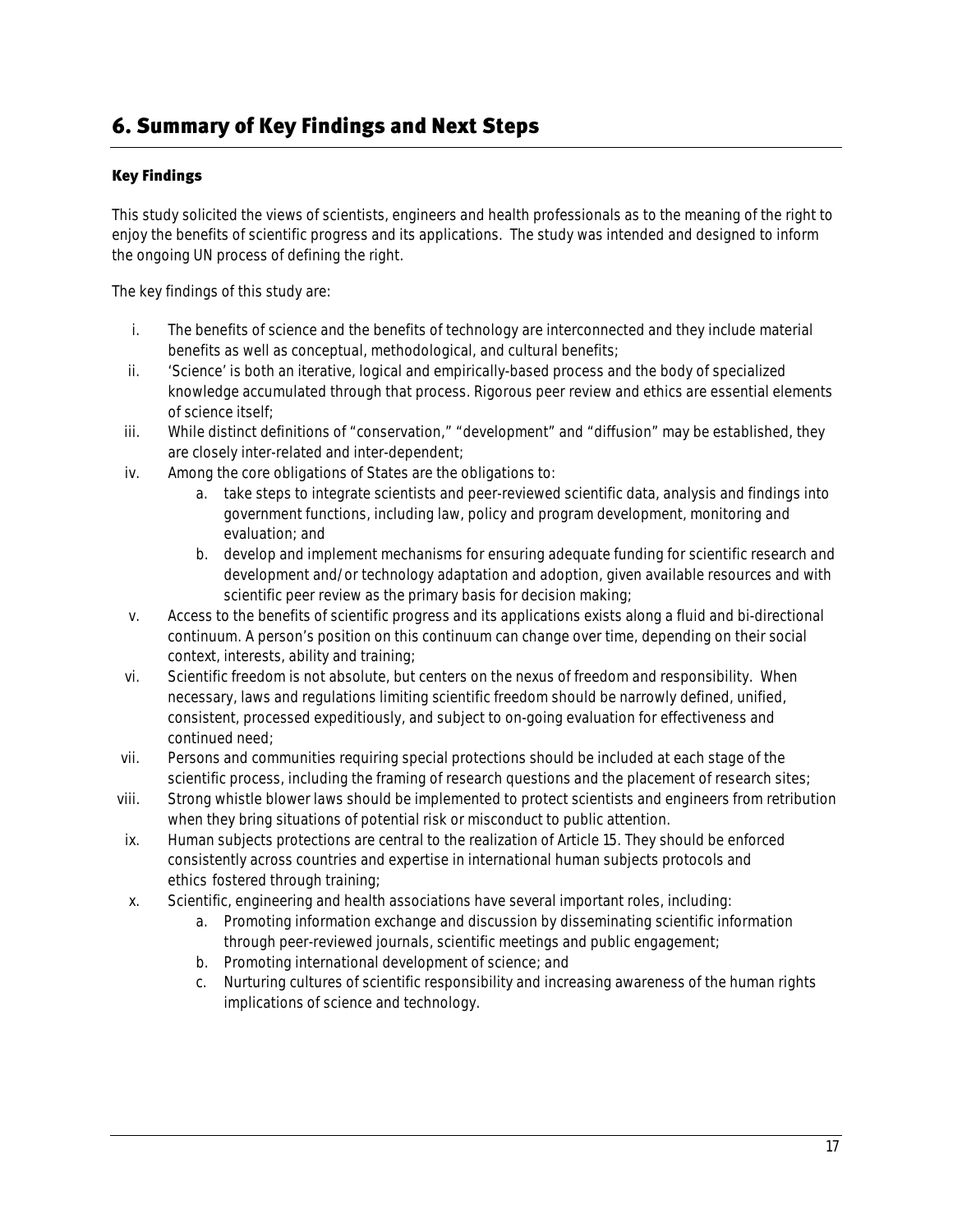### Next Steps

Several questions remain to be addressed concerning the meaning and implementation of the right to enjoy the benefits of scientific progress and its applications. The further engagement of the scientific, engineering and health communities, together with human rights experts and others are required to be able to address these issues, which include:

- i. What do members of the general public, key beneficiaries of the right, believe the right to enjoy the benefits of scientific progress and its applications means?
- ii. How can traditionally marginalized voices be incorporated into the process of defining this right, including women in rural areas, ethno-religions minorities and lesbian, gay, bi-sexual and transgender persons?
- iii. What is the influence of non-state actors on states and their compliance with this right?
- iv. To what extent is science inevitably politicized, both within countries and between them, and how might that impact realization of the right to enjoy the benefits of scientific progress?

The findings presented in this report reflect the views of the participants of the focus groups who represented a diversity of disciplines and some demographic variability. However, the findings cannot be extrapolated to the scientific community as a whole, and were clearly geographically proscribed to participants based in the United States.

The central question of this study was to explore how scientists themselves would define the right to enjoy the benefits of scientific progress. The strength of the type of grounded analysis of small samples of carefully collected qualitative data used in this study is its ability to generate theories of meaning and motivation that are open to subsequent testing with larger samples and quantitative data (Hafner-Burton and Ron 2009). As the UN process of defining the right to enjoy the benefits of scientific progress and its applications continues, it is our hope to be able to extend the focus group process. To that end, the next steps in this effort will include:

- i. conducting a global study involving both quantitative and qualitative components;
- ii. broadening the scope of inquiry to address issues of particular significance among marginalized and vulnerable populations;
- iii. recruiting, as study participants and research partners, scientists, engineers and health professionals in developing countries.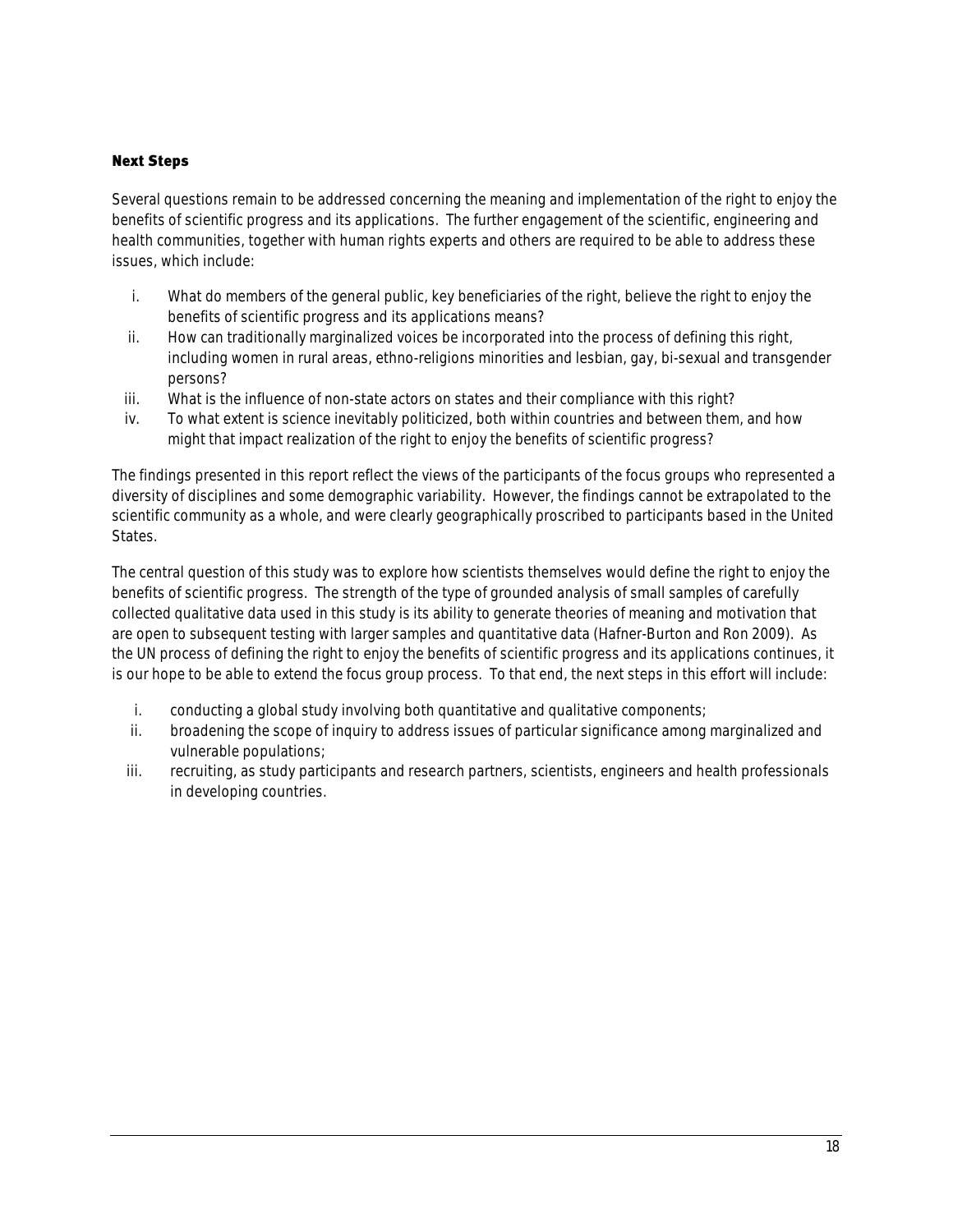- <span id="page-21-0"></span>Bradley, Elizabeth, Leslie A. Curry, Kelly J. Devers. 2007. "Qualitative Data Analysis for Health Services Research: Developing Taxonomy, Themes, and Theory." HSR-Health Services Research 42(4): 1758-1772.
- Bitsch, Vera. 2005. "Qualitative Research: A Grounded Theory Example and Evaluation Criteria." Journal of Agribusiness 23(1):75-91.
- Chapman, Audrey. 2009. "Towards an Understanding of the Right to Enjoy the Benefits of Scientific Progress and Its Applications," Journal of Human Rights 8:1-36.
- Charmaz, Kathy. 2006. Constructing Grounded Theory: A Practical Guide through Qualitative Analysis. Thousand Oaks, CA: Sage.
- Claude, Richard P. 2002. "Scientists' Rights and the Human Rights to the Benefits of Science." Pp. 249-278 in Core Obligations: Building a Framework for Economic, Social and Cultural Rights, edited by Audrey Chapman and Sage Russell. Cambridge, Great Britain: Intersentia.
- Donders, Yvonne M. May 2008. Social Responsibility in a Human Rights Context: The Right to Health and the Right to Enjoy the Benefits of Scientific Progress, Study prepared for the International Bioethics Committee of UNESCO.
- Commission on Human Rights. "Summary Record of the Two Hundred and Twenty-Eighth Meeting, Seventh Session," 5 May 1951, (E/CN.4/SR.228, Geneva).
- Glaser, Barney G. and Anselm L. Strauss. 1967. The Discovery of Grounded Theory: Strategies for Qualitative Research. New York: Aldine de Gruyter.
- Hafner-Burton and Ron. 2009. "Seeing Double: Human Rights Impact through Qualitative and Quantitative Eyes." World Politics 61(2) April:360-401.
- Krueger, Richard A. and Mary Anne Casey. 2000. *Focus Groups: A Practical Guide for Applied Research, 3<sup>d</sup> Ed.* Thousand Oaks, CA: Sage Publications.
- Shaheed, Farida (2012), "The right to enjoy the benefits of scientific progress and its applications," 14 May 2012 (A/HRC/20/26,HRC, Geneva).

Shaver, Lea (2010), "The Right to Science and Culture," Wisconsin Law Review, 121 - 184

Strauss, Anselm and Juliet Corbin. 1990. Basics of Qualitative Research: Grounded Theory Procedures and Techniques. London: Sage.

#### Human Rights Instruments and Statements

- Declaration on the Rights of Indigenous Peoples (2007), G.A. Res. 61/295, U.N. Doc. A/RES/47/1.
- International Covenant on Economic, Social and Cultural Rights (1966), G.A. res. 2200A (XXI), 21 U.N.GAOR Supp. (No. 16) at 49, U.N. Doc. A/6316, 993 U.N.T.S. 3, entered into force Jan. 3, 1976.
- Recommendation on the Status of Scientific Researchers (1974), UNESCO Gen. Conf. Res. 18 C/Res.40, 18th Sess.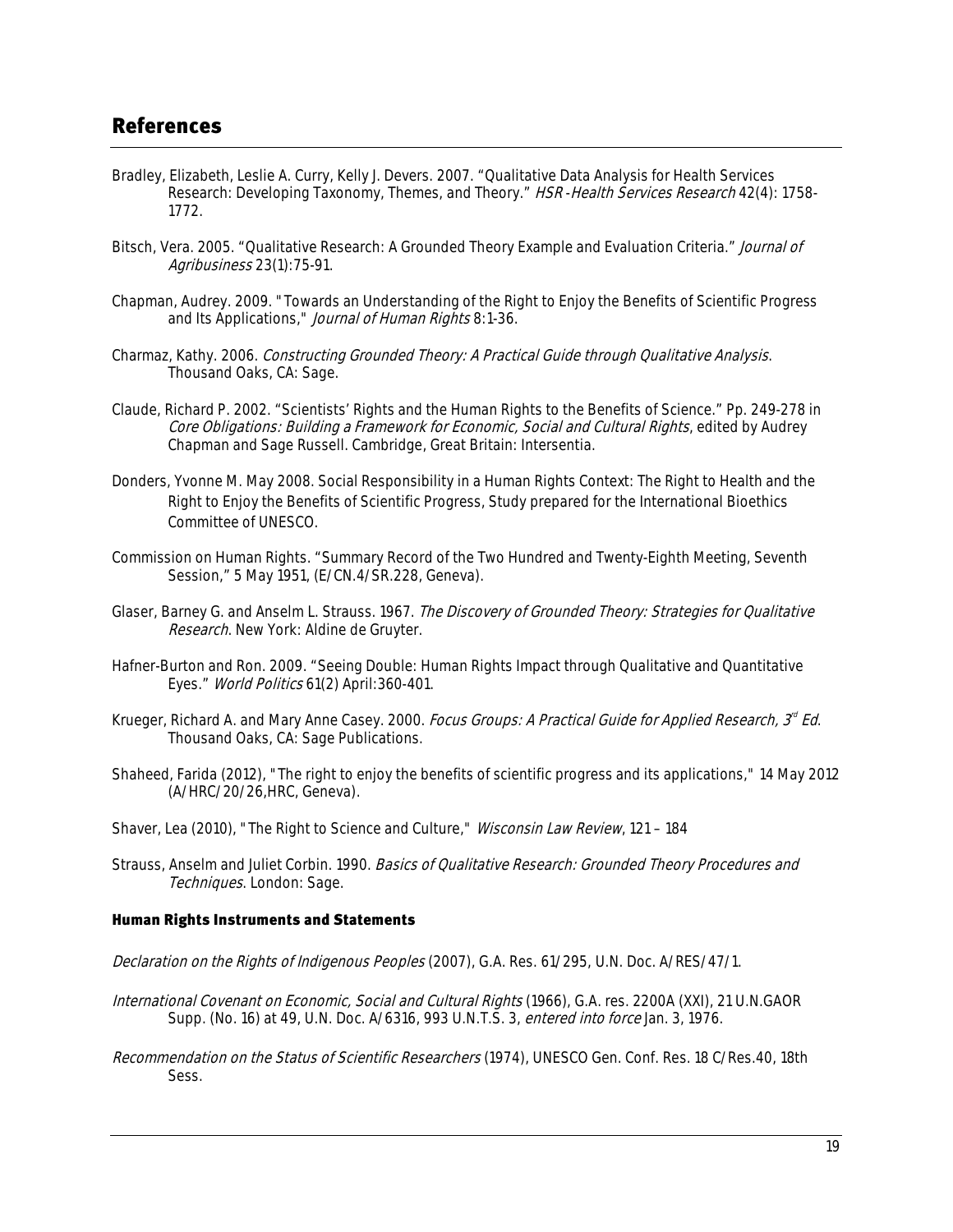Universal Declaration of Human Rights (1948), G.A. res. 217A (III), U.N. Doc A/810 at 71.

Venice Statement on the Right to Enjoy the Benefits of Scientific Progress and Its Applications (2009), UNESCO Experts' Meeting on the Right to Enjoy the Benefits of Scientific Progress and its Applications, 3rd Meeting, Venice, Italy, 16-17 July 2009.

Universal Declaration on Human Rights and Bioethics (2005), UNESCO Gen. Conf. Res. 36, 33<sup>rd</sup> Sess.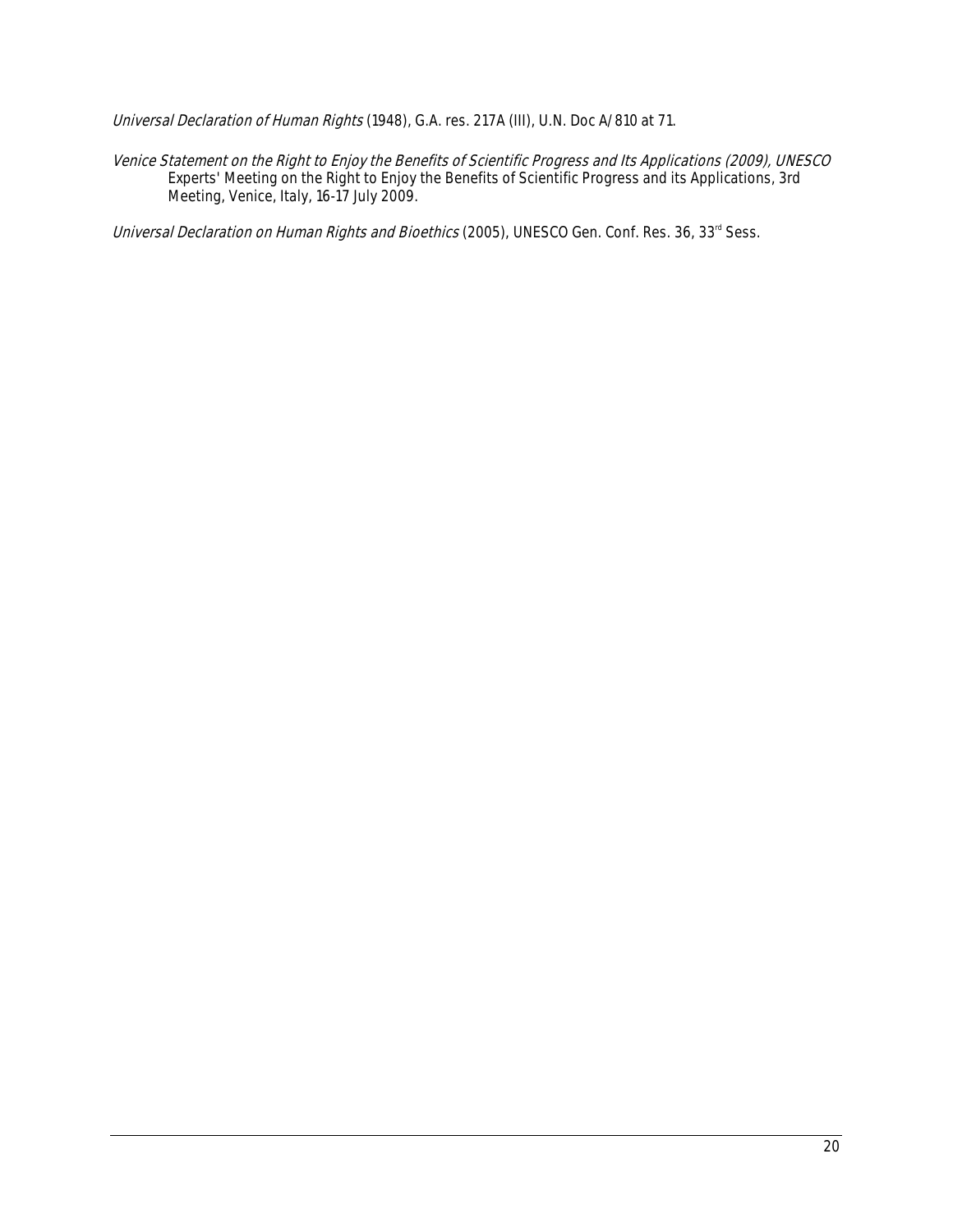# <span id="page-23-0"></span>Appendix A: AAAS Board of Directors – Statement



### AAAS Statement

#### On the human right to the benefits of scientific progress

The human right to enjoy the benefits of scientific progress and its applications was first internationally recognized in the 1948 Universal Declaration of Human Rights. Basic tenets of the right include: ensuring equitable access to the benefits of scientific progress, with particular focus on vulnerable and marginalized groups; investing in R&D and creating incentives for innovation to address forms of suffering experienced by these groups; ensuring the freedom of scientists to engage in scientific inquiry while also conducting their work responsibly; and fostering international cooperation in science.

An international process is currently underway that will take into account different perspectives and diverse interests in defining with greater clarity the meaning of the right and in determining how best to implement the right in practice. Recognizing that this right lies at the heart of the AAAS mission and the social responsibilities of scientists, AAAS will pursue opportunities to collaborate with the global scientific community so that the voice, interests and concerns of scientists can be brought to this process.

Building on AAAS's strength as the world's largest multi-disciplinary scientific society and its unique contributions in bringing science and scientists to human rights work, AAAS will:

- bring to the attention of its affiliates and members the importance of engaging in discussions concerning the human right to benefit from scientific progress and its applications;
- engage the domestic and global scientific communities in defining the content of the right and determining its application to a diverse range of scientific disciplines and issues of concern to the scientific community;
- coordinate the efforts of the AAAS Science and Human Rights Coalition to conceptualize the right and pursue strategies for integrating this right into the work of Coalition members; and
- building on these activities, engage the US government and other key actors in dialogue on the right to benefit from science and its implications for relevant policies and programs.

[Adopted by the AAAS Board of Directors, 16 April 2010.]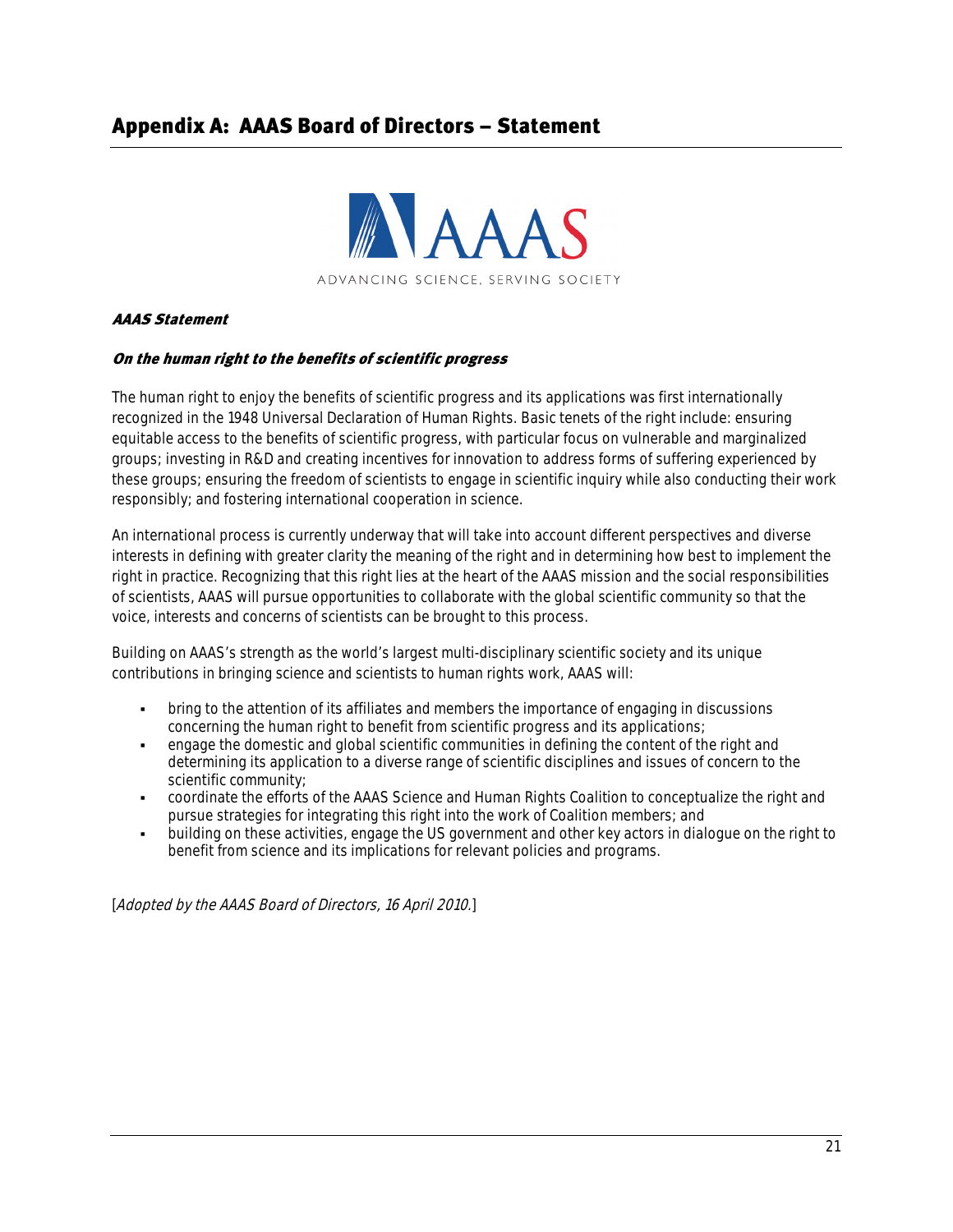# <span id="page-24-0"></span>Appendix B: Methodology

 $\overline{\phantom{a}}$ 

While scientists, engineers and medical professionals have deep scientific knowledge, that knowledge is at considerable distance from the legal and philosophical framework of human rights. How could scientists and engineers be asked about the meaning of Article 15 in a way that would create a bridge between their distinct areas of expertise and accustomed epistemological approaches and the international legal concepts and ontological basis of human rights?

After considering a variety of approaches, the Coalition decided to conduct a series of focus group interviews in which scientists would be asked to reflect on their views regarding the meaning of Article 15. In this methodology, a small group of individuals who share a personal characteristic, body of knowledge, or lived experience related to a specific research question are invited to participate in a structured group discussion. The focus group participants are asked a series of questions designed to illicit a conversation centered on the research topic. The interaction between the participants is one of the strengths of focus groups as a data collection mechanism because it can uncover shared understandings and values that might not be apparent in one-on-one interviews with the same individuals (Krueger and Casey 2000).

In this study, the participants in each focus group shared a common scientific disciplinary background and, with the exception of the focus group involving chemists, each of the focus groups was sponsored by a scientific or engineering society. During the focus groups, participants were asked to respond to a set of 10 open-ended questions about the benefits of scientific progress and its applications in terms of their own discipline, and the corresponding responsibilities of governments related to scientific freedom, international contacts and cooperation, and the conservation, development and diffusion of their discipline. Before the full conversation regarding each pre-established question began, focus group participants were invited to gather their thoughts for a few minutes and write their ideas on a comment sheet. After the focus group was over, the comment sheets were collected from each participant. This allowed us to get a sense of the full range of opinions and ideas expressed by the participants in order to compensate for the fact that in any group discussion, some individuals will be more vocal and others less so. This also made it possible to discern if an actively-discussed topic in a focus group was already salient for participants prior to the discussion, or emerged as a result of the focus group interaction.

This report includes data from 16 focus group interviews conducted with a total of 145 participants.<sup>[2](#page-24-1)</sup> The disciplines represented in the present analysis include five social and behavioral sciences, five physical and chemical sciences, three biological and medical sciences, one discipline within the category of the history and philosophy of science, and one discipline within the area of engineering and technology.

All the focus group discussions were audio recorded and transcribed verbatim. These transcripts, as well as the written comments provided by participants during the focus groups, were analyzed using a systematic qualitative coding process reflective of the grounded theory approach first developed by Glaser and Strauss (1967) and increasingly recognized as a systematic and rigorous methodological tool across numerous disciplines (Bradley et al 2007; Charmaz 2006; Bitsch 2005; Glazer 2004). Two rounds of inductive open coding were conducted, involving a line-by-line process of constant comparison to identify themes and issues in the data (Strauss and Corbin 1990). In this way a coding frame was developed and refined, and then systematically applied across the interviews in a third round of coding. Finally, a fourth round of coding occurred for topicspecific portions of the data that were identified in the previous coding processes, once again employing the method of constant comparison (continuously asking questions and making comparisons between words,

<span id="page-24-1"></span> $^{\circ}$  An additional focus group was conducted with philosophers of science, and while their insights were important and useful to the larger project, the data from that focus group is not included in the analysis of focus groups presented here.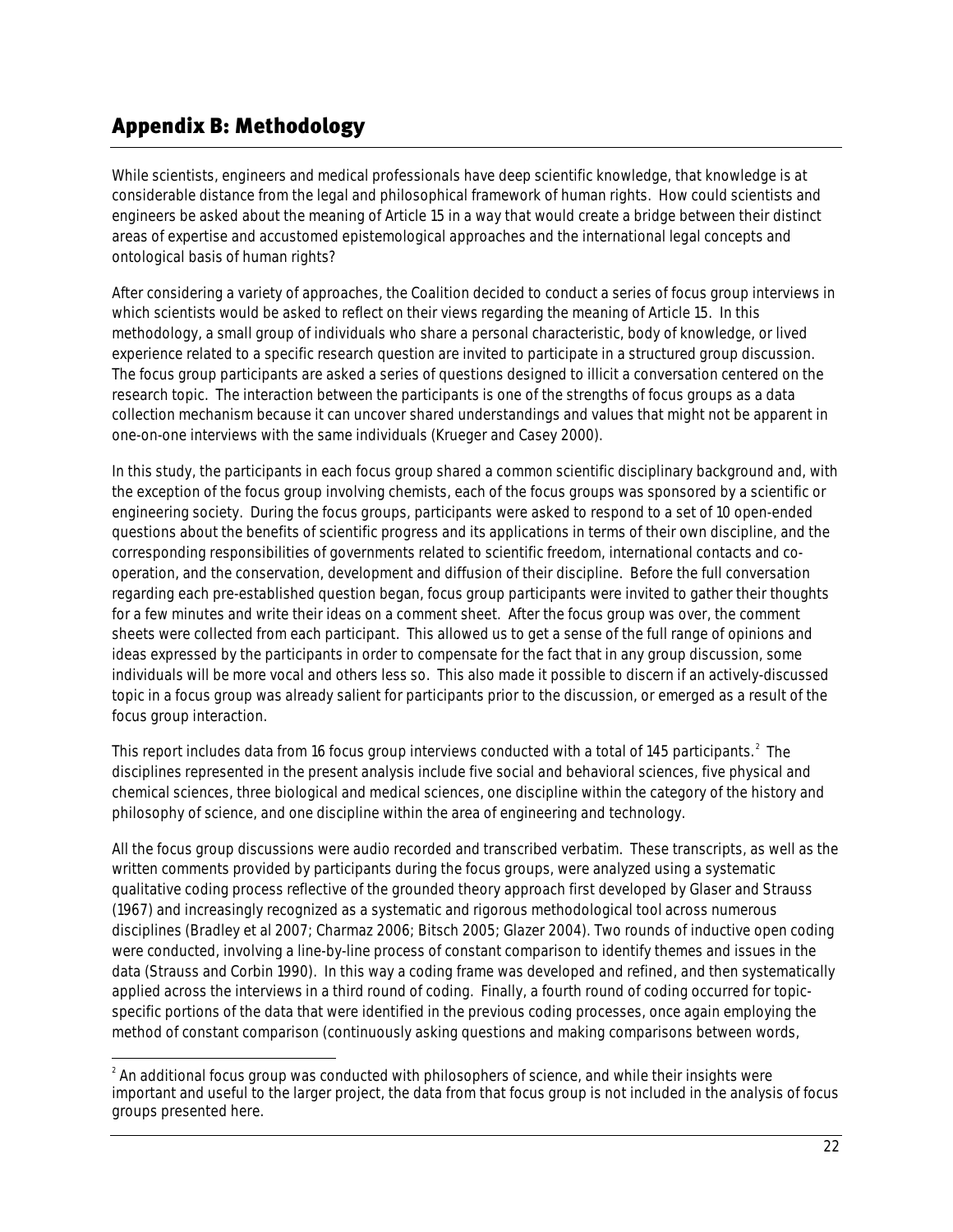phrases, and sentences) in order to develop an explanatory theory. In total there were 700 pages of textual data (including the verbatim transcripts and participant comment sheets) to which 148 codes were inductively produced and deductively applied across 3,770 excerpts resulting in approximately 11,800 code applications.

#### Disciplines Represented in Focus Groups

| Social and<br><b>Behavioral Sciences</b> | <b>Biological and</b><br><b>Medical Sciences</b> | Physical and<br><b>Chemical Sciences</b> | Engineering and<br>Technology | History and<br>Philosophy of<br>Science |
|------------------------------------------|--------------------------------------------------|------------------------------------------|-------------------------------|-----------------------------------------|
| Geography                                | Ecology                                          | Acoustics                                | Mechanical<br>engineering     | History                                 |
| Linguistics                              | Forensics                                        | Astronomy                                | <b>Statistics</b>             | Philosophy*                             |
| Psychology                               | Tropical medicine<br>and hygiene                 | Chemistry                                |                               |                                         |
| Social psychology                        |                                                  | Geology                                  |                               |                                         |
| Sociology                                |                                                  | Physics                                  |                               |                                         |

#### Table A1: Five Categories of Scientific Disciplines and Their Representation in Focus Groups

\*Data from the focus group with philosophers is not included in this analysis

|            |                        | Percent |
|------------|------------------------|---------|
| Gender     |                        |         |
|            | Female                 | 39      |
|            | Male                   | 61      |
| Age        |                        |         |
|            | 20-39 years            | 24      |
|            | 40-59 years            | 44      |
|            | 60-79 years            | 32      |
| Race*      | White                  | 86      |
|            | Racial/ethnic minority | 16      |
| Employment |                        |         |
| sector*    |                        |         |
|            | Education              | 56      |
|            | Government             | 21      |
|            | Non-profit             | 15      |
|            | Private                | 7       |
|            | Independent practice   | 8       |

### Table A2: Demographics of Focus Group Participants

\*Percents total to more than 100% because respondents could choose more than one category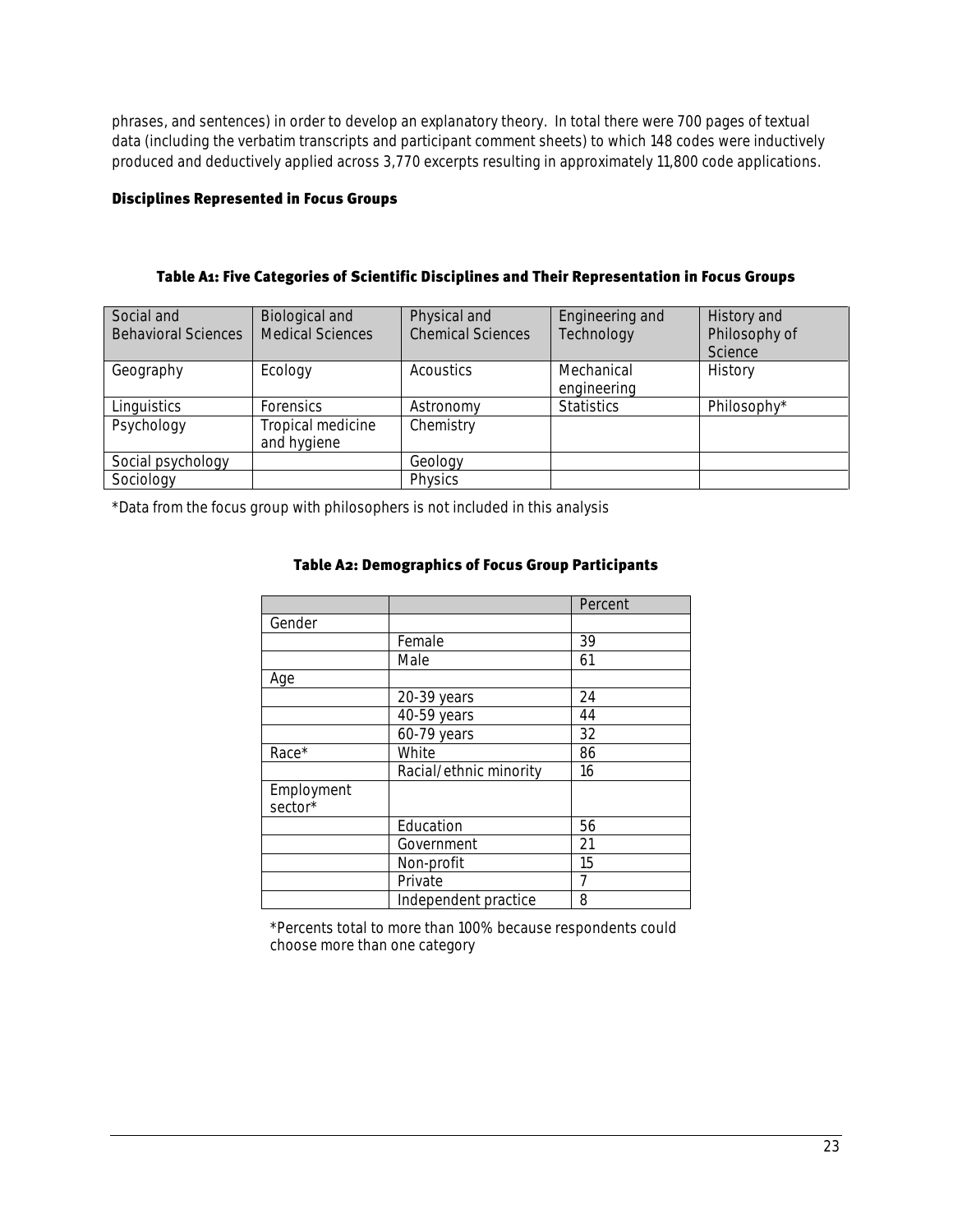### Focus Group Protocol

[insert association/society title]

### Perspectives on the Human Right to

### <span id="page-26-0"></span>the Benefits of Scientific Progress and Its Applications

[insert date]

[insert city, state]

### Welcomes and Introductions

[Welcome]

[2-3 minutes: [insert name] will welcome the participants and provide context regarding the organization's participation in this focus group process.]

[Introductions of staff facilitators]

### Script begins

Before we ask you to introduce yourselves, I will give you a quick overview of our plan for the group and give you the chance to opt out. Then, we will ask those who choose to stay to introduce yourselves to one another. Next we will provide some basic information about the subject of our focus group—the human right to enjoy the benefits of scientific progress and its applications, Article 15 of the International Covenant on Economic, Social, and Cultural Rights. Then, with that shared background, we will ask you to respond to a series of questions.

Before I continue, I hope that you have all completed the demographic information on the sheet in front of you. If you have not, please do so now. Just note, we are not asking for your name.

The focus group is expected to take two hours. We will be asking you a series of questions and soliciting two or three responses. If you have any additional information you would like to note about a question you may do so on the paper provided. We are recording the session in order to help us gather the full range of comments made during the focus group. Your name will not be associated with the content of this discussion; and we will not identify anywhere the participants in the focus group, except in general terms using the demographic questions we have asked you to answer.

Is anyone unwilling to participate while being recorded? Will everyone be able to stay until the end?

[If anyone chooses not to stay, then thank them and proceed as they leave the room.]

Thank you all very much for being willing to participate.

Now, please introduce yourselves by telling us your name, your specialty area, and any connection you may have had with the topic of human rights.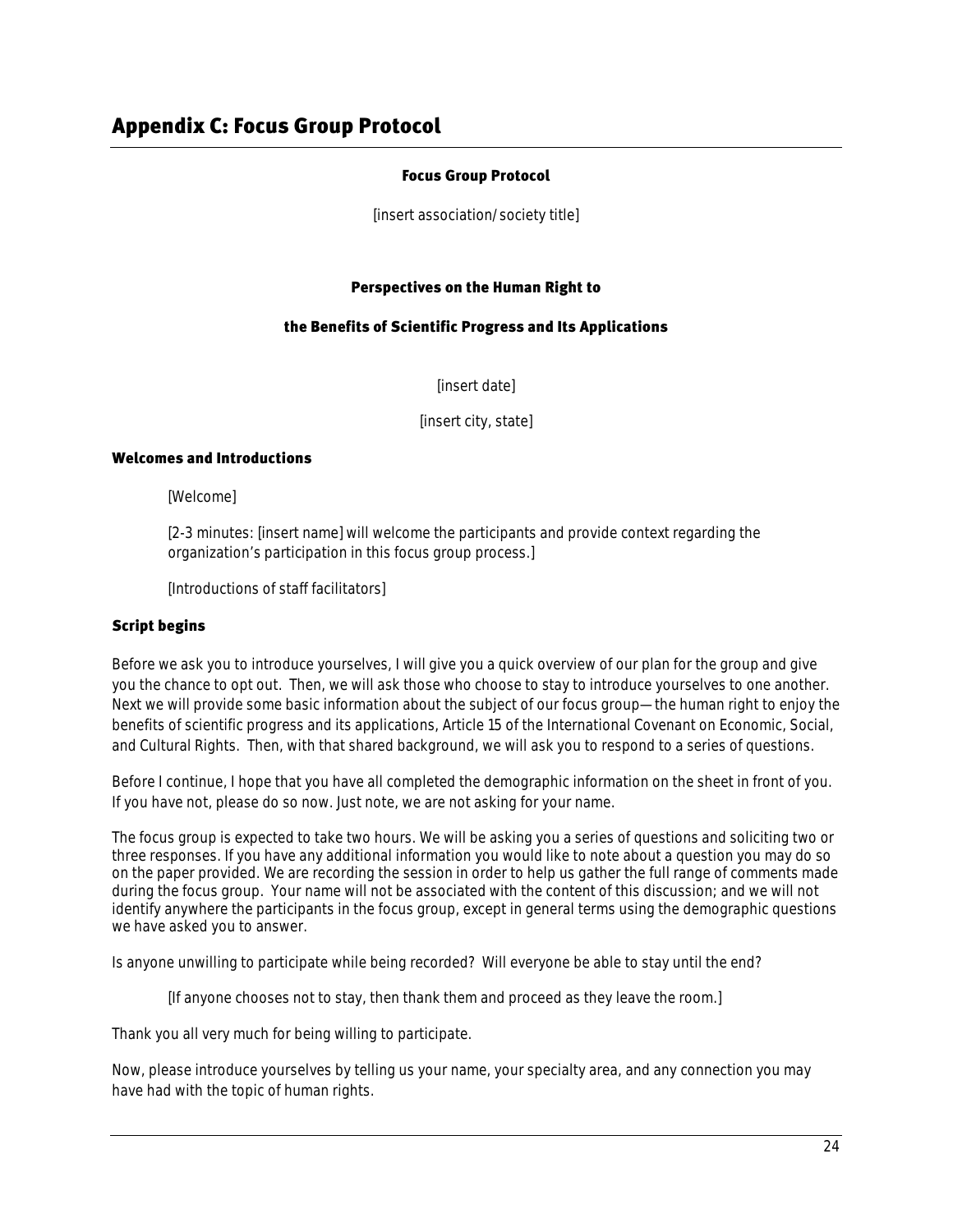Thanks. Now [insert name] will give us a short background presentation on Article 15.

[Presentation. Stop on "Questions"]

[Facilitator begins]

Now we are ready to begin the focus group discussion.

Under Article 15, governments are committed to recognize the right of everyone to enjoy the benefits of scientific progress and its applications.

1. Please turn over the sheet you just filled out and write down on the flip side three benefits of scientific progress and its applications in [your discipline]. Emphasize benefits that you consider *essential* for individual and/or societal well-being. [Pause before reading the example]

For example, engineering provides the knowledge necessary to purify water, ensuring proper hydration for living beings.

[Wait 3-10 minutes.]

Will someone give us one benefit?

[Pause as a participant explains their example/s]

Now will someone give us a different benefit?

[Probe, if needed, to ensure that participants are thinking both about benefits to society and about benefits to individuals.]

2. Let's take the benefits you have identified above. What government action or inaction stands in the way of people accessing these benefits?

[Pause before reading the example]

For example, inadequate and poorly enforced government construction standards may endanger the lives of individuals using basic infrastructure, including buildings, roads and bridges.

[Pause before continuing]

Who wants to share their example?

[Pause as a participant explains their example/s]

Who wants to share a different example?

[Continue eliciting examples and discussion for 10 minutes]

Though Article 15 does not specifically address scientific responsibility, for the purposes of developing a comprehensive approach to Article 15, it will be important to understand the ways in which the conduct of science and/or its applications may give rise to violations of human rights.

3. What are two current areas of research or practice in [your discipline] that have, or may have, social justice and human rights implications? [Pause before reading the example]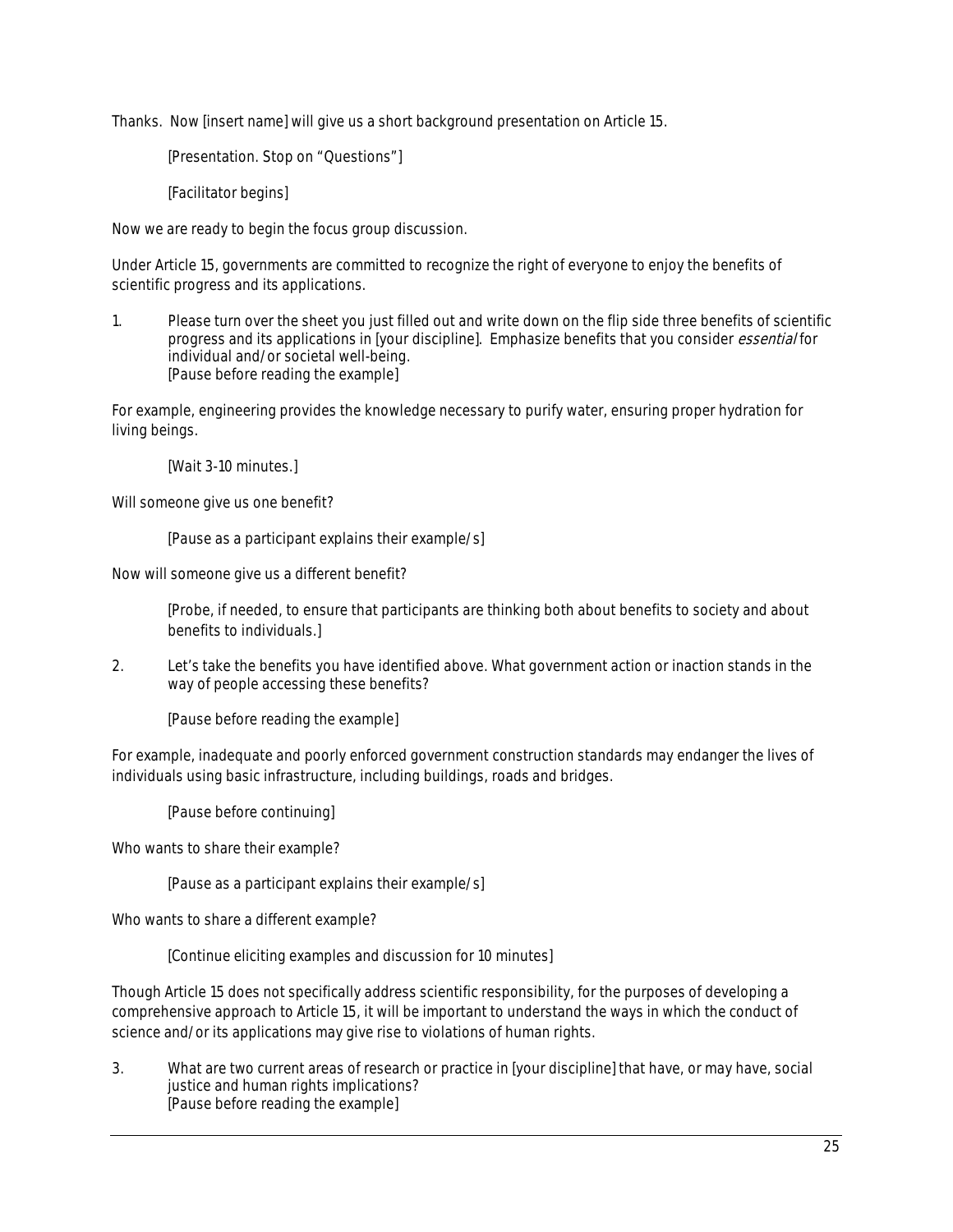For example, patient-driven online medical communities are not peer-reviewed or otherwise professionally moderated and may lead to the dissemination of scientifically unproven or unsound advice that, in turn, may have severe consequences.

[Ask for examples.]

Please remember that you may write down on your piece of paper any ideas that you have that have not been recorded.

4. What measures can or should government put in place to monitor or prevent the potential dangers arising from research in [your discipline] or misuses of the application of [your discipline]?

[Pause before reading the example]

For example, government should adopt the measures necessary to monitor the potential harmful effects of science and technology, to effectively react to the findings and inform the public in a transparent way.

[Ask for examples.]

Turning now to our rights as scientists Article 15 requires states to respect the freedom indispensable for scientific research.

5. Do any actions or inactions by government create a barrier to research in [your discipline]? Please give two examples. [Pause before reading the example]

For example, export controls limit interactions between scientists and in some cases inhibit industry development. By deeming a large and overly broad list of scientific areas as militarily-sensitive, collaboration is unnecessarily difficult and sometimes impossible.

[Ask for examples. Probe, as needed, for challenges related to the topic or content of research, to the method, or to dissemination; encourage specific examples, when possible.]

Under Article 15 governments have committed to recognize the benefits to be derived from the encouragement and development of international contacts and cooperation in science.

6. What does and/or should the government do to encourage or support the development of international contacts and cooperation in [your discipline]? [Pause before reading the example]

For example, the government should support the development of web-based platforms for sharing information and facilitating collaboration.

### [Ask for examples.]

In order to fully realize the right to enjoy the benefits of scientific progress and its applications, Article 15 requires governments to take the steps necessary for the conservation, development, and diffusion of science. In the next series of questions, we're going to first ask you to tell what you think the key words "conservation," "development," and "diffusion" mean for [your discipline]. Then we'll ask you to identify the steps that governments must take to achieve conservation, development, and diffusion.

Let's take them in reverse order and remember that we are focused on areas of government influence.

7. What steps must government take to ensure the diffusion of [your discipline]?